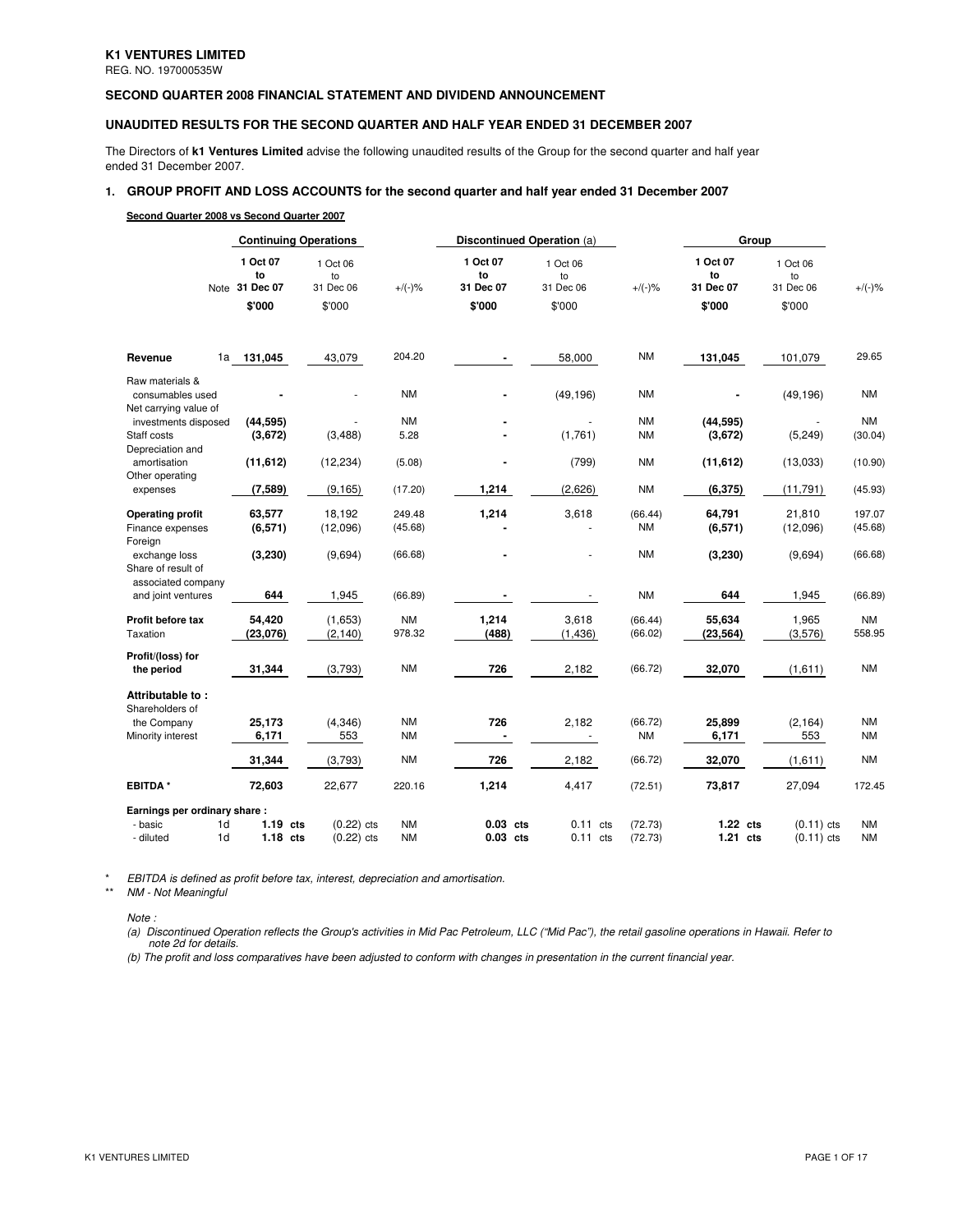|                                                              |                                       | <b>Continuing Operations</b>          |                   | Discontinued Operation (a)            |                                       |                        | Group                                 |                                       |                  |
|--------------------------------------------------------------|---------------------------------------|---------------------------------------|-------------------|---------------------------------------|---------------------------------------|------------------------|---------------------------------------|---------------------------------------|------------------|
| Note                                                         | 1 Jul 07<br>to<br>31 Dec 07<br>\$'000 | 1 Jul 06<br>to<br>31 Dec 06<br>\$'000 | $+/(-)$ %         | 1 Jul 07<br>to<br>31 Dec 07<br>\$'000 | 1 Jul 06<br>to<br>31 Dec 06<br>\$'000 | $+/(-)$ %              | 1 Jul 07<br>to<br>31 Dec 07<br>\$'000 | 1 Jul 06<br>to<br>31 Dec 06<br>\$'000 | $+/(-)$ %        |
| Revenue<br>1a                                                | 174,032                               | 94,164                                | 84.82             | 115,226                               | 128,458                               | (10.30)                | 289,258                               | 222,622                               | 29.93            |
| Raw materials &<br>consumables used<br>Net carrying value of |                                       | (10)                                  | <b>NM</b>         | (41, 233)                             | (110, 995)                            | (62.85)                | (41, 233)                             | (111,005)                             | (62.85)          |
| investments disposed<br>Staff costs                          | (44, 595)<br>(7, 271)                 | (5,000)<br>(6,982)                    | 791.90<br>4.14    | (66, 593)<br>(2, 157)                 | $\sim$<br>(3,241)                     | <b>NM</b><br>(33.45)   | (111, 188)<br>(9, 428)                | (5,000)<br>(10, 223)                  | NM<br>(7.78)     |
| Depreciation and<br>amortisation<br>Other operating          | (23, 393)                             | (23, 812)                             | (1.76)            | (550)                                 | (1,598)                               | (65.58)                | (23, 943)                             | (25, 410)                             | (5.77)           |
| expenses                                                     | (14, 931)                             | (16, 603)                             | (10.07)           | (812)                                 | (4,880)                               | (83.36)                | (15, 743)                             | (21, 483)                             | (26.72)          |
| <b>Operating profit</b><br>Finance expenses<br>Foreign       | 83,842<br>(15, 755)                   | 41,757<br>(23, 508)                   | 100.79<br>(32.98) | 3,881                                 | 7,744                                 | (49.89)<br><b>NM</b>   | 87,723<br>(15, 755)                   | 49,501<br>(23, 508)                   | 77.21<br>(32.98) |
| exchange loss<br>Share of result of                          | (6, 157)                              | (8,640)                               | (28.74)           |                                       |                                       | <b>NM</b>              | (6, 157)                              | (8,640)                               | (28.74)          |
| associated company<br>and joint ventures                     | 2,776                                 | 3,680                                 | (24.57)           |                                       |                                       | <b>NM</b>              | 2,776                                 | 3,680                                 | (24.57)          |
| Profit before tax<br>Taxation                                | 64,706<br>(27, 242)                   | 13,289<br>(5,718)                     | 386.91<br>376.43  | 3,881<br>(5, 137)                     | 7,744<br>(3,068)                      | (49.89)<br>67.44       | 68,587<br>(32, 379)                   | 21,033<br>(8,786)                     | 226.09<br>268.53 |
| Profit/(loss) for<br>the period                              | 37,464                                | 7,571                                 | 394.84            | (1, 256)                              | 4,676                                 | <b>NM</b>              | 36,208                                | 12,247                                | 195.64           |
| Attributable to:<br>Shareholders of                          |                                       |                                       |                   |                                       |                                       |                        |                                       |                                       |                  |
| the Company<br>Minority interest                             | 30,346<br>7,118                       | 6,050<br>1,521                        | 401.59<br>367.98  | (1, 256)                              | 4,676                                 | <b>NM</b><br><b>NM</b> | 29,090<br>7,118                       | 10,726<br>1,521                       | 171.20<br>367.98 |
|                                                              | 37,464                                | 7,571                                 | 394.84            | (1, 256)                              | 4,676                                 | <b>NM</b>              | 36,208                                | 12,247                                | 195.64           |
| <b>EBITDA*</b>                                               | 103,854                               | 60,609                                | 71.35             | 4,431                                 | 9,342                                 | (52.57)                | 108,285                               | 69,951                                | 54.80            |
| Earnings per ordinary share:                                 |                                       |                                       |                   |                                       |                                       |                        |                                       |                                       |                  |
| 1d<br>- basic<br>1 <sub>d</sub><br>- diluted                 | $1.43$ cts<br>$1.42$ cts              | $0.32$ cts<br>$0.30$ cts              | 346.88<br>373.33  | $(0.06)$ cts<br>$(0.06)$ cts          | $0.24$ cts<br>$0.23$ cts              | <b>NM</b><br><b>NM</b> | $1.37$ cts<br>1.36 cts                | 0.56<br>cts<br>$0.53$ cts             | 144.64<br>156.60 |

\* EBITDA is defined as profit before tax, interest, depreciation and amortisation.

\*\* NM - Not Meaningful

Note :

(a) Discontinued Operation reflects the Group's activities in Mid Pac Petroleum, LLC ("Mid Pac"), the retail gasoline operations in Hawaii. Refer to note 2d for details.

(b) The profit and loss comparatives have been adjusted to conform with changes in presentation in the current financial year.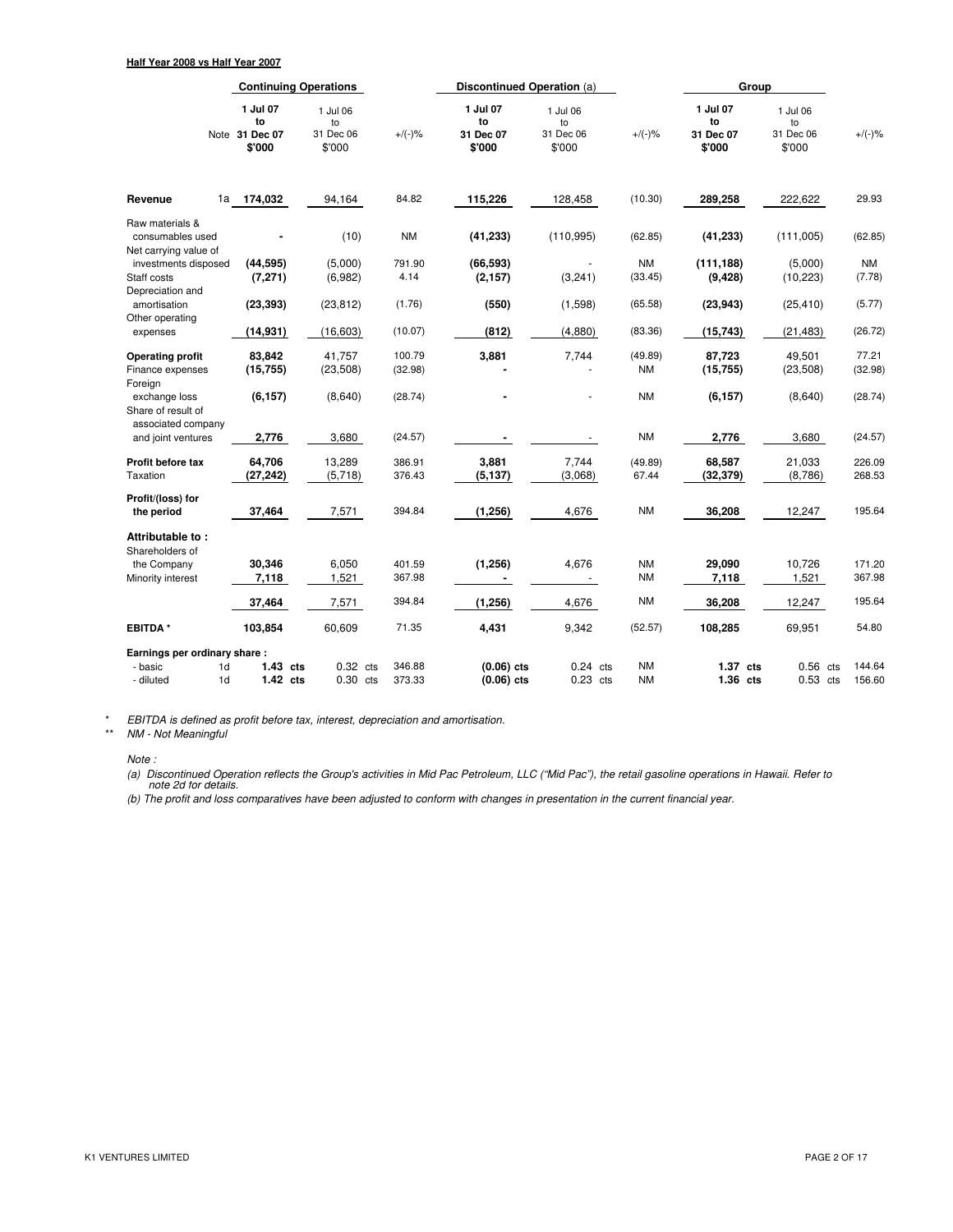# **Notes to Group Profit and Loss Accounts**

1a. Breakdown of revenue

|                                         | <b>Second Quarter</b> |           |           | <b>Half Year</b> |           |           |
|-----------------------------------------|-----------------------|-----------|-----------|------------------|-----------|-----------|
|                                         | 1 Oct 07              | 1 Oct 06  |           | 1 Jul 07         | 1 Jul 06  |           |
|                                         | to                    | to        |           | to               | to        |           |
|                                         | 31 Dec 07             | 31 Dec 06 |           | 31 Dec 07        | 31 Dec 06 |           |
|                                         | \$'000                | \$'000    | $+/(-)$ % | \$'000           | \$'000    | $+/(-)$ % |
| <b>Continuing operations</b>            |                       |           |           |                  |           |           |
| Revenue from transportation leasing     | 28,689                | 36,225    | (20.80)   | 60,079           | 71,361    | (15.81)   |
| Proceeds from sale of investments       | 95,511                | 227       | <b>NM</b> | 99,156           | 7,480     | <b>NM</b> |
| Dividend income                         | 27                    | 1,087     | (97.52)   | 961              | 2,157     | (55.45)   |
| Interest income from:                   |                       |           |           |                  |           |           |
| Related parties                         | 1,454                 | 284       | 411.97    | 2,580            | 3,728     | (30.79)   |
| Others                                  | 1,255                 | 3,831     | (67.24)   | 2,655            | 4,655     | (42.96)   |
| <b>Others</b>                           | 4,109                 | 1,425     | 188.35    | 8,601            | 4,783     | 79.83     |
|                                         | 131,045               | 43,079    | 204.20    | 174,032          | 94,164    | 84.82     |
| <b>Discontinued operation</b>           |                       |           |           |                  |           |           |
| Revenue from retail gasoline operations |                       | 57,417    | ΝM        | 45,486           | 127,256   | (64.26)   |
| Others                                  |                       | 583       | <b>NM</b> | 397              | 1,202     | (66.97)   |
|                                         |                       | 58,000    |           | 45,883           | 128,458   | (64.28)   |
| Consideration for sale of business      |                       |           | ΝM        | 69,343           |           | <b>NM</b> |
|                                         |                       | 58,000    | <b>NM</b> | 115,226          | 128,458   | (10.30)   |
|                                         | 131,045               | 101,079   | 29.65     | 289,258          | 222,622   | 29.93     |

1b. Pre-tax profit of the Group is arrived at after crediting/(charging) the following :

|                                           | <b>Second Quarter</b> |                          |           | <b>Half Year</b>    |                     |           |
|-------------------------------------------|-----------------------|--------------------------|-----------|---------------------|---------------------|-----------|
|                                           | 1 Oct 07              | 1 Oct 06                 |           | 1 Jul 07            | 1 Jul 06            |           |
|                                           | to                    | to                       |           | to                  | to                  |           |
|                                           | 31 Dec 07<br>\$'000   | 31 Dec 06<br>\$'000      | $+/(-)$ % | 31 Dec 07<br>\$'000 | 31 Dec 06<br>\$'000 | $+$ /(-)% |
| <b>Continuing operations</b>              |                       |                          |           |                     |                     |           |
| Profit on disposal of fixed assets        | 2.748                 | 388                      | 608.25    | 6.065               | 2.220               | 173.20    |
| Profit on sale of investments             | 50,915                | 227                      | <b>NM</b> | 54,560              | 2,480               | <b>NM</b> |
| Fair value gain/(loss) - Derivatives      |                       | 47                       | (97.87)   | 18                  | (319)               | NM        |
| (Provision)/write-back of doubtful debts  | (3)                   | 63                       | <b>NM</b> | 135                 | 63                  | 114.29    |
| <b>Discontinued operations</b>            |                       |                          |           |                     |                     |           |
| Profit on disposal of subsidiary          | -                     | $\overline{\phantom{a}}$ | <b>NM</b> | 2,750               | -                   | <b>NM</b> |
| Profit/(loss) on disposal of fixed assets | 1,214                 | (26)                     | <b>NM</b> | 1,050               | (26)                | <b>NM</b> |

1c. There was no material adjustment for under or over provision of tax in respect of prior years.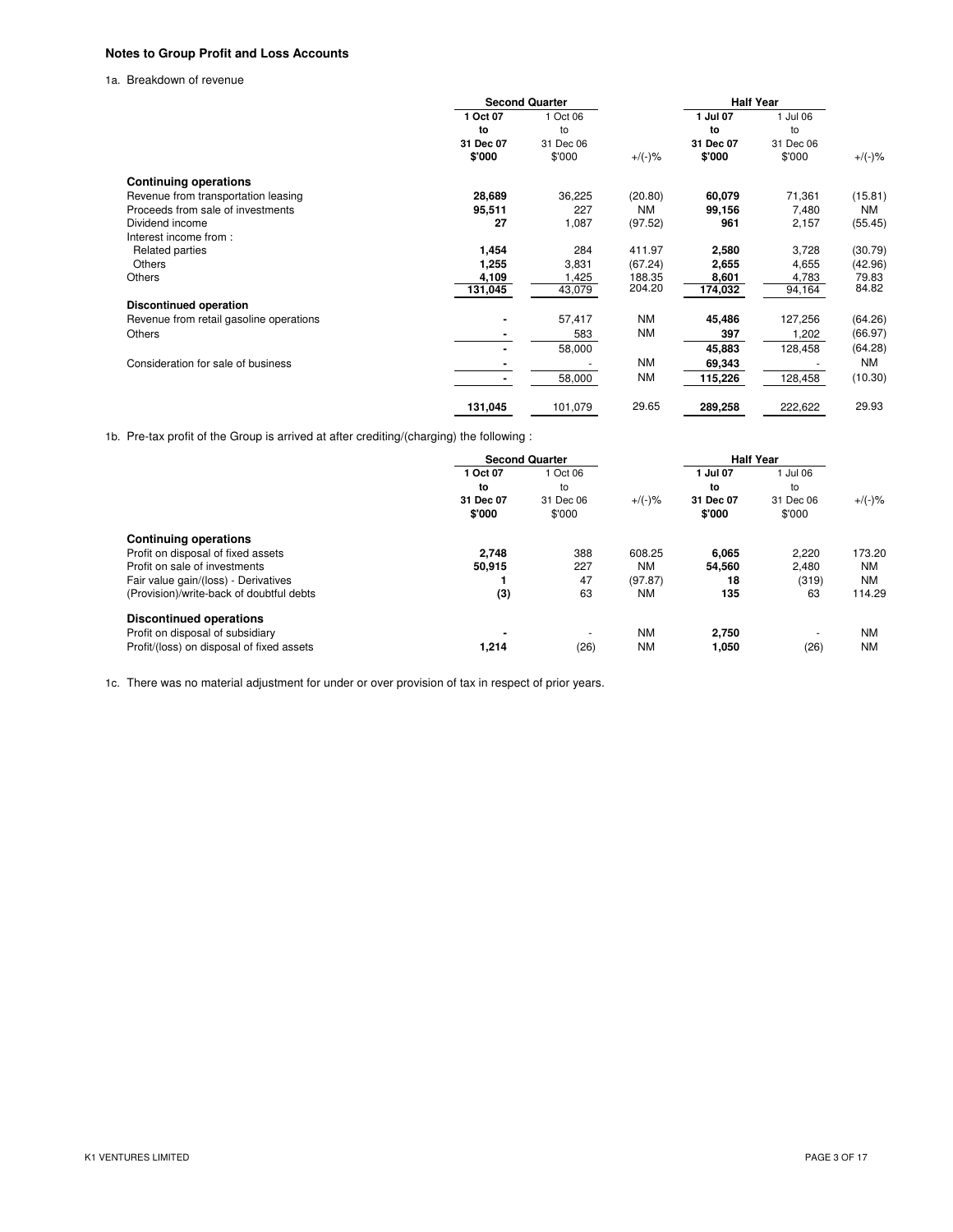|                                                                                                                                                                  | <b>GROUP</b> |              |           |            |            |           |
|------------------------------------------------------------------------------------------------------------------------------------------------------------------|--------------|--------------|-----------|------------|------------|-----------|
|                                                                                                                                                                  |              |              |           |            |            |           |
|                                                                                                                                                                  | 1 Oct 07     | 1 Oct 06     |           | 1 Jul 07   | 1 Jul 06   |           |
|                                                                                                                                                                  | to           | to           |           | to         | to         |           |
|                                                                                                                                                                  | 31 Dec 07    | 31 Dec 06    | $+/(-)$ % | 31 Dec 07  | 31 Dec 06  | $+$ /(-)% |
| <b>Continuing and Discontinued operations</b><br>Earnings per Ordinary Share of the Group<br>for the period based on net profit<br>attributable to shareholders: |              |              |           |            |            |           |
| (i) Based on the weighted<br>average number of shares<br>- Weighted average                                                                                      | $1.22$ cts   | $(0.11)$ cts | <b>NM</b> | 1.37 cts   | $0.56$ cts | 144.64    |
| number of shares ('000)                                                                                                                                          | 2,127,603    | 1,911,558    | 11.30     | 2,127,603  | 1,911,558  | 11.30     |
| (ii) On a fully diluted basis<br>- Adjusted weighted                                                                                                             | $1.21$ cts   | $(0.11)$ cts | <b>NM</b> | $1.36$ cts | $0.53$ cts | 156.60    |
| average number of shares ('000)                                                                                                                                  | 2,143,566    | 2,030,035    | 5.59      | 2,143,566  | 2,030,035  | 5.59      |
| <b>Continuing operations</b><br>Earnings per Ordinary Share of the Group<br>for the period based on net profit<br>attributable to shareholders:                  |              |              |           |            |            |           |
| (i) Based on the weighted<br>average number of shares<br>- Weighted average                                                                                      | $1.19$ cts   | $(0.22)$ cts | <b>NM</b> | $1.43$ cts | $0.32$ cts | 346.88    |
| number of shares ('000)                                                                                                                                          | 2,127,603    | 1,911,558    | 11.30     | 2,127,603  | 1,911,558  | 11.30     |
| (ii) On a fully diluted basis<br>- Adjusted weighted                                                                                                             | $1.18$ cts   | $(0.22)$ cts | <b>NM</b> | $1.42$ cts | $0.30$ cts | 373.33    |
| average number of shares ('000)                                                                                                                                  | 2,143,566    | 2,030,035    | 5.59      | 2,143,566  | 2,030,035  | 5.59      |

1f. There was no extraordinary item during the period.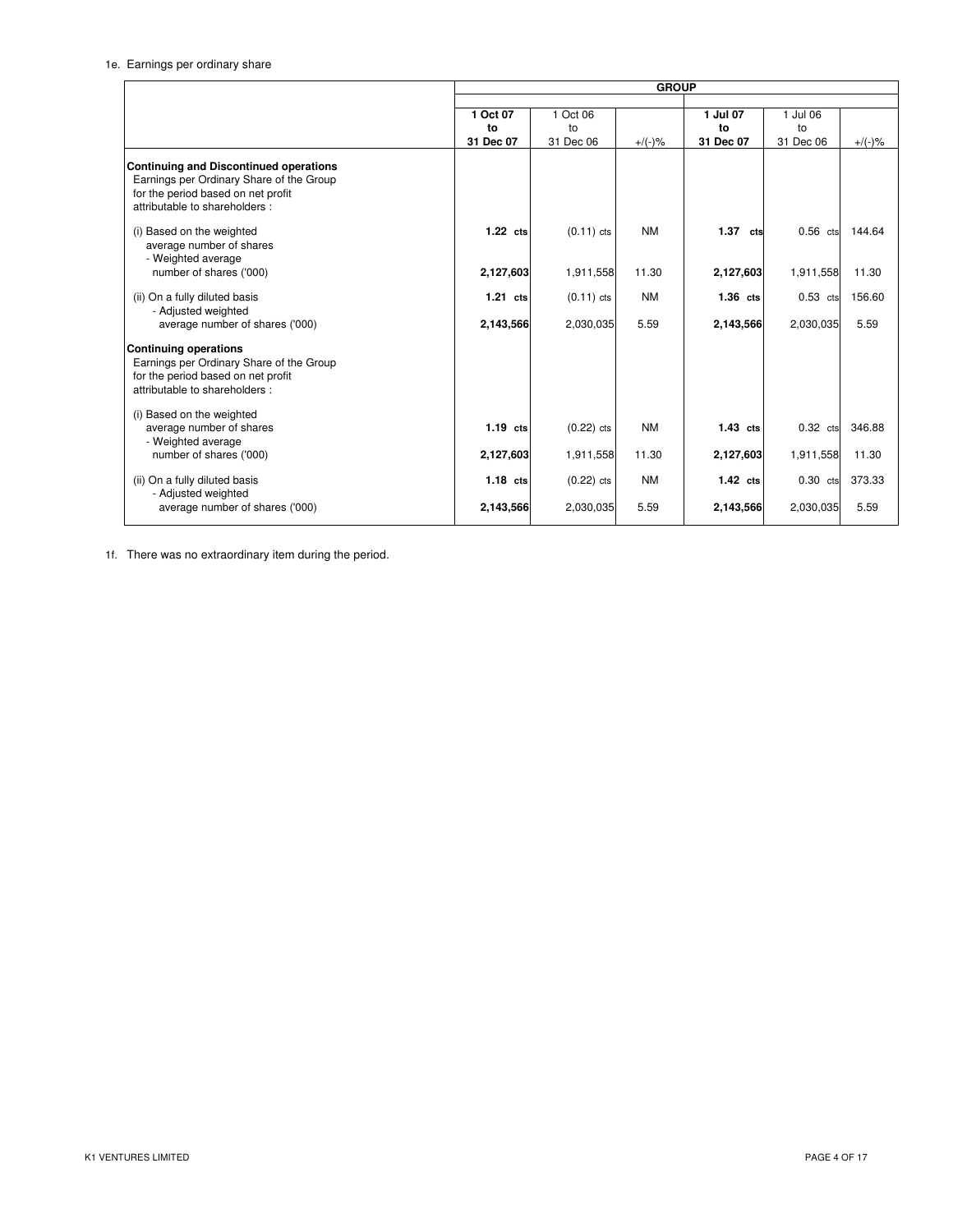## **2. BALANCE SHEETS as at 31 December 2007**

|                                         |      |           | <b>GROUP</b> | <b>COMPANY</b> |           |
|-----------------------------------------|------|-----------|--------------|----------------|-----------|
|                                         |      | As at     | As at        | As at          | As at     |
|                                         | Note | 31 Dec 07 | 30 Jun 07    | 31 Dec 07      | 30 Jun 07 |
|                                         |      | \$'000    | \$'000       | \$'000         | \$'000    |
| <b>Share capital</b>                    |      | 318,774   | 318,774      | 318,774        | 318,774   |
| <b>Reserves</b>                         |      | 376,543   | 360,554      | 292,130        | 263,427   |
| Share capital & reserves                |      | 695,317   | 679,328      | 610,904        | 582,201   |
| <b>Minority interests</b>               |      | 52,580    | 48,414       |                |           |
| <b>Capital employed</b>                 |      | 747,897   | 727,742      | 610,904        | 582,201   |
| Represented by:                         |      |           |              |                |           |
| <b>Fixed assets</b>                     |      | 454,871   | 540,827      | 12             | 19        |
| <b>Subsidiaries</b>                     |      |           |              | 287,127        | 304,155   |
| Associated company and joint ventures   |      | 38,169    | 83,796       |                |           |
| Available-for-sale investments          |      | 189,461   | 231,083      | 23,068         | 15,417    |
| Other assets                            |      | 5,465     | 7,261        |                |           |
| Intangibles                             |      | 209,281   | 237,719      |                |           |
|                                         |      | 897,247   | 1,100,686    | 310,207        | 319,591   |
| <b>Current assets</b>                   |      |           |              |                |           |
| <b>Stocks</b>                           |      | 9,563     | 18,090       |                |           |
| Due from subsidiaries                   |      |           |              |                |           |
| Amounts due from:                       |      |           |              |                |           |
| - subsidiaries                          |      |           |              | 38             | 46,861    |
| - associated company and joint ventures |      |           | 484          |                |           |
| Debtors                                 |      | 12,640    | 21,376       | 2,029          | 2,511     |
| Bank balances, deposits and cash        | 3b   | 405,668   | 310,481      | 346,643        | 263,905   |
|                                         |      | 427,871   | 350,431      | 348,710        | 313,277   |
| <b>Current liabilities</b>              |      |           |              |                |           |
| Creditors                               |      | 14,221    | 28,522       | 36,985         | 38,681    |
| Amounts due to:                         |      |           |              |                |           |
| - subsidiaries                          |      |           |              | 997            | 3,962     |
| - associated company and joint ventures |      | 62        | 184          |                |           |
| Term loans                              |      | 3,246     | 4,657        |                |           |
| Provision for taxation                  |      | 49,399    | 37,082       | 2,555          | 2,055     |
|                                         |      | 66,928    | 70,445       | 40,537         | 44,698    |
| Net current assets                      |      | 360,943   | 279,986      | 308,173        | 268,579   |
| <b>Non-current liabilities</b>          |      |           |              |                |           |
| Term loans                              |      | 312,628   | 450,836      |                |           |
| Deferred liabilities                    |      | 2,735     | 4,396        |                |           |
| Deferred taxation                       |      | 194,930   | 197,698      | 7,476<br>7.476 | 5,969     |
|                                         |      | 510,293   | 652,930      |                | 5.969     |
| <b>Net assets</b>                       |      | 747,897   | 727.742      | 610,904        | 582,201   |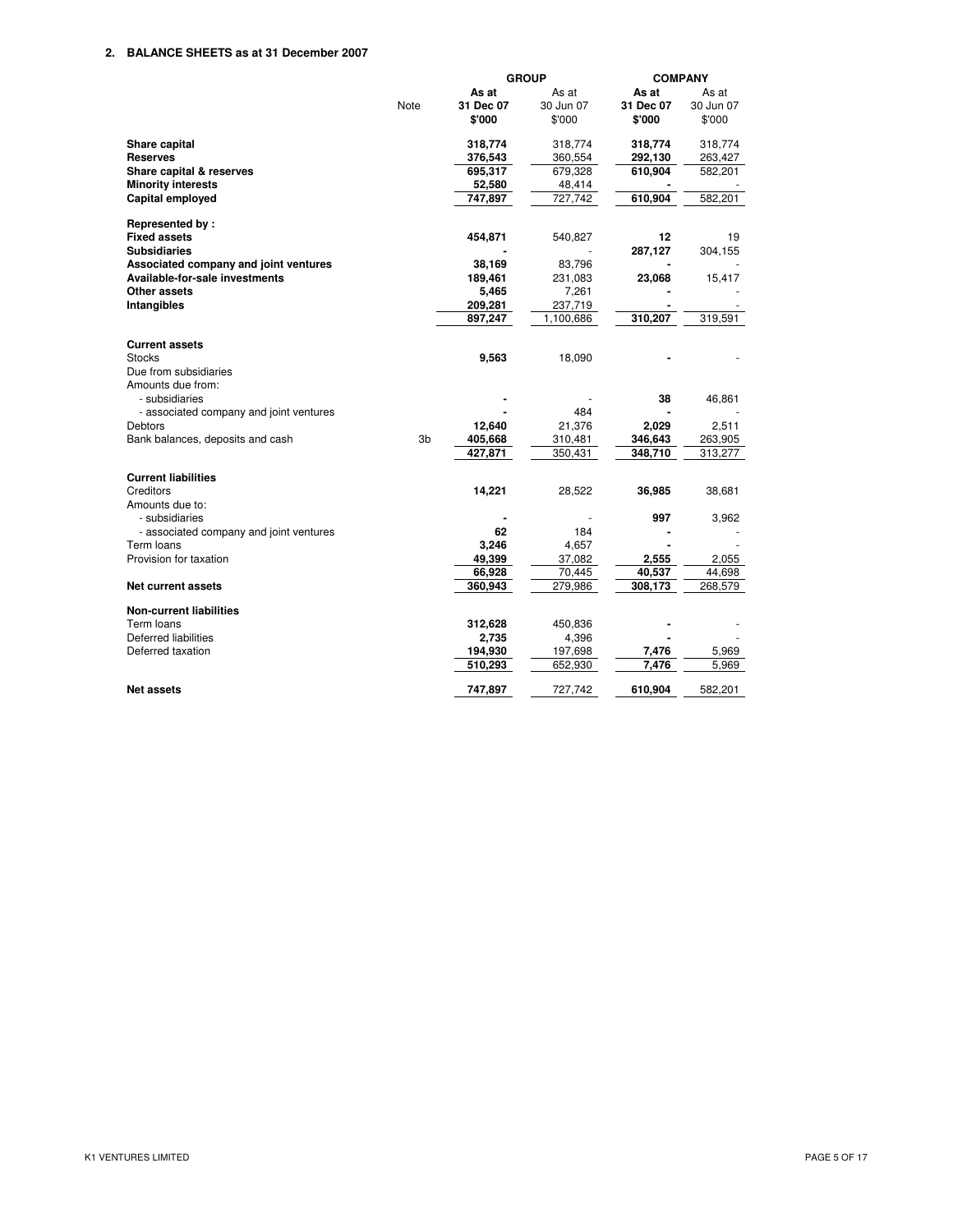#### **Notes to Balance Sheets**

#### 2a. Group's borrowings and debt securities

(i) Amount repayable in one year or less, or on demand

| As at 31 Dec 07 |                             | As at 30 Jun 07 |           |  |  |
|-----------------|-----------------------------|-----------------|-----------|--|--|
| Secured         | <b>Unsecured</b><br>Secured |                 | Unsecured |  |  |
| \$'000          | \$'000                      | \$'000          | \$'000    |  |  |
| 3.246           |                             | 4.657           | -         |  |  |

#### (ii) Amount repayable after one year

| As at 31 Dec 07 |                  | As at 30 Jun 07 |           |  |  |
|-----------------|------------------|-----------------|-----------|--|--|
| Secured         | <b>Unsecured</b> | Secured         | Unsecured |  |  |
| \$'000          | \$'000           | \$'000          | \$'000    |  |  |
| 312.628         |                  | 450.836         |           |  |  |

## (iii) Details of any collateral

The term loans pertained to debt financing taken up by Helm and are pledged against the assets of Helm. The net book value of the fixed assets and other assets pledged to financial institutions amounted to \$778 million (June 2007 : \$886 million).

#### 2b. Net asset value

|                                                  | <b>GROUP</b>       |                    |           | <b>COMPANY</b>     |                    |           |
|--------------------------------------------------|--------------------|--------------------|-----------|--------------------|--------------------|-----------|
|                                                  | As at<br>31 Dec 07 | As at<br>30 Jun 07 | $+/(-)$ % | As at<br>31 Dec 07 | As at<br>30 Jun 07 | $+$ /(-)% |
| Net asset value<br>per Ordinary Share #          | \$0.33             | \$0.32             | 3.13      | \$0.29             | \$0.27             | 7.41      |
| Net tangible asset value<br>per Ordinary Share # | \$0.23             | \$0.21             | 9.52      | \$0.29             | \$0.27             | 7.41      |

# Based on issued share capital of 2,127,603,003 ordinary shares as at the end of the financial period (June 2007 : 2,127,603,003).

#### 2c. Balance Sheet review

Group shareholders' funds increased from \$679.3 million as at 30 June 2007 to \$695.3 million as at 31 December 2007. The increase was due mainly to profits from the sale of Helm Holding Corporation (Helm)'s investment in Dakota, Minnesota & Eastern Railroad Corporation (DM&E), partially offset by a decrease in translation reserves as a result of currency fluctuations in the US dollar.

Group total assets of \$1.3 billion at 31 December 2007 were \$126.0 million lower than at 30 June 2007. The decrease in total assets was due primarily to the pay down of debt with the cash proceeds received from the sale of DM&E and the impact from foreign exchange movements partially offset by an increase in cash principally related to the sale of Mid Pac Petroleum LLC (Mid Pac).

Group total liabilities decreased by \$146.2 million from \$723.4 million at 30 June 2007 to \$577.2 million at 31 December 2007. This decrease is due primarily to the pay down of Helm's term loan and a decrease in liabilities related to the sale of Mid Pac. The decrease was partially offset by an increase in the provision for tax related to the exercise of 1,742,424 warrants in McMoRan Exploration Co. and the sale of Mid Pac.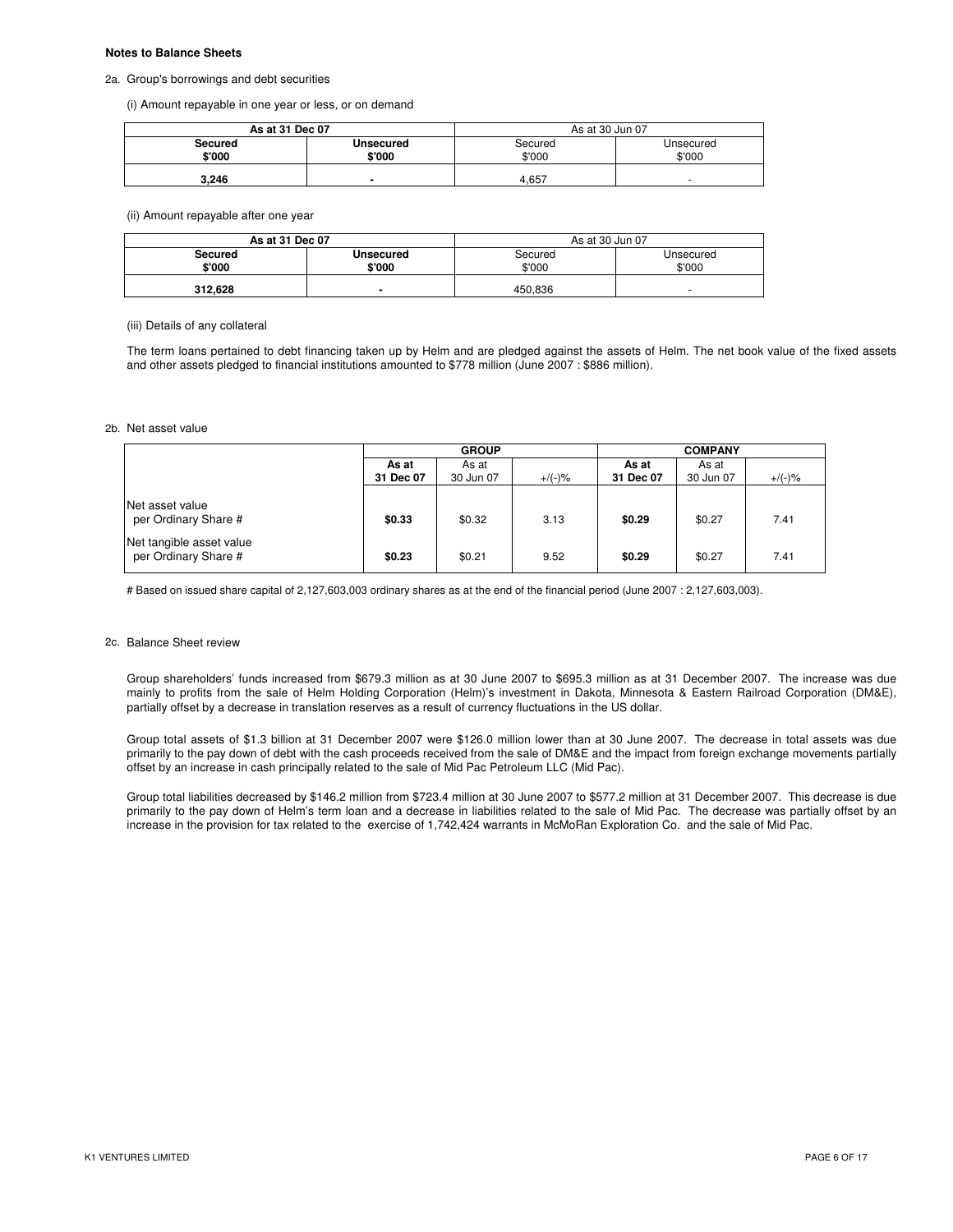#### 2d. Discontinued operations

Discontinued operation reflects the Group's activities in Mid Pac Petroleum, LLC ("Mid Pac"). Mid Pac contributed to the Energy segment of the Group and engages in the business of acquiring, distributing and marketing petroleum products in Hawaii through 51 retail gas stations and submarketers and resellers.

On 17 August 2007, the Company announced that an agreement was entered into for the sale of a 100% owned subsidiary in retail gasoline operations, Mid Pac Petroleum, LLC ("Mid Pac"). The sale was completed on 31 August 2007.

#### i. An analysis of the results of discontinued operations, based on preliminary closing, is as follows :

|                                             | <b>Second Quarter *</b> |           | <b>Half Year</b> |            |
|---------------------------------------------|-------------------------|-----------|------------------|------------|
|                                             | 1 Oct 07                | 1 Oct 06  | 1 Jul 07         | Jul 06     |
|                                             | to                      | to        | to               | to         |
|                                             | 31 Dec 07               | 31 Dec 06 | 31 Dec 07        | 31 Dec 06  |
|                                             | \$'000                  | \$'000    | \$'000           | \$'000     |
| <b>Operations</b>                           |                         |           |                  |            |
| Revenue                                     |                         | 58,000    | 45,883           | 128,458    |
| Expenses                                    | 1,214                   | (54, 382) | (44, 752)        | (120, 714) |
| Operating profit                            | 1,214                   | 3,618     | 1,131            | 7,744      |
| Finance expenses                            |                         |           |                  |            |
| Profit before tax                           | 1,214                   | 3,618     | 1,131            | 7,744      |
| Profit from sale of business                |                         |           |                  |            |
| Consideration                               |                         |           | 69,343           |            |
| Net carrying value of assets disposed       |                         |           | (66, 593)        |            |
| Gain on disposal of discontinued operations |                         |           | 2,750            |            |
| Profit before tax for the year              | 1,214                   | 3,618     | 3,881            | 7,744      |

\* The results of the second quarter relates to gain on disposal of balance fixed asset in the second quarter of the financial year.

ii The impact of the Discontinued operations on the cashflows of the Group is as follows :

|                     | <b>Second Quarter</b> |           | <b>Half Year</b> |           |  |          |  |        |  |
|---------------------|-----------------------|-----------|------------------|-----------|--|----------|--|--------|--|
|                     | 1 Oct 07              | Oct 06    |                  |           |  | 1 Jul 07 |  | Jul 06 |  |
|                     | to                    | to        | to               | to        |  |          |  |        |  |
|                     | 31 Dec 07             | 31 Dec 06 | 31 Dec 07        | 31 Dec 06 |  |          |  |        |  |
|                     | \$'000                | \$'000    | \$'000           | \$'000    |  |          |  |        |  |
| Operating cashflows | ۰                     | (4.957)   | 1.207            | 2,854     |  |          |  |        |  |
| Investing cashflows | ٠                     | (2, 285)  | 2,487            | (3, 562)  |  |          |  |        |  |
| Financing cashflows | ۰                     | (10)      | (12,205)         | (14)      |  |          |  |        |  |
| Net cashflows       |                       | (7, 252)  | (8,511)          | (722)     |  |          |  |        |  |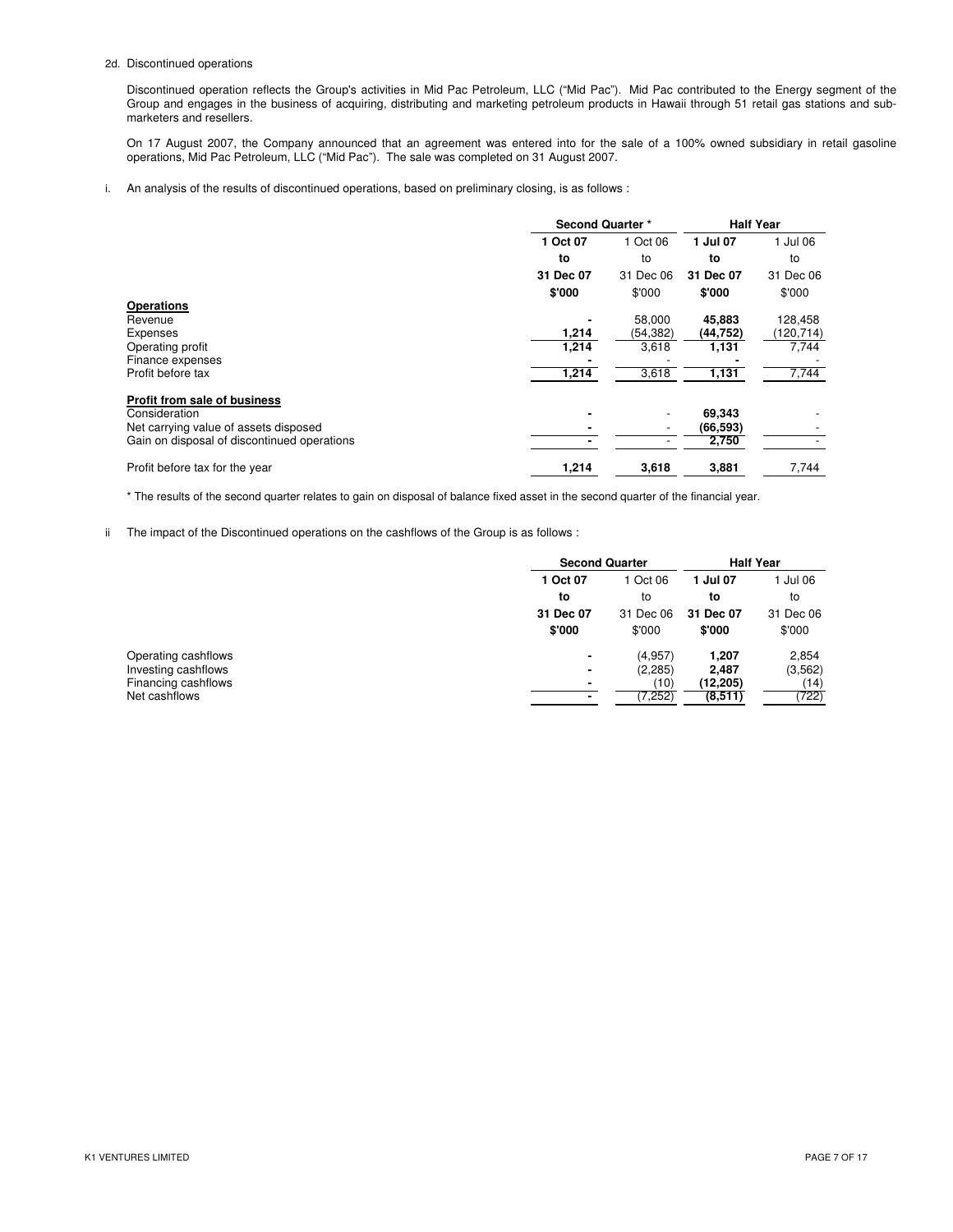|                                                                    |                | <b>Second Quarter</b> |            | <b>Half Year</b> |            |
|--------------------------------------------------------------------|----------------|-----------------------|------------|------------------|------------|
|                                                                    |                | 1 Oct 07              | 1 Oct 06   | 1 Jul 07         | 1 Jul 06   |
|                                                                    |                | to                    | to         | to               | to         |
|                                                                    | Note           | 31 Dec 07             | 31 Dec 06  | 31 Dec 07        | 31 Dec 06  |
|                                                                    |                | \$'000                | \$'000     | \$'000           | \$'000     |
| <b>CASH FLOWS FROM OPERATING ACTIVITIES</b>                        |                |                       |            |                  |            |
| Operating profit                                                   |                | 64,791                | 21,810     | 87,723           | 49,501     |
| Adjustments:                                                       |                |                       |            |                  |            |
| Depreciation and amortisation                                      |                | 11,612                | 13,033     | 23,943           | 25,410     |
| Dividend income (non cash)                                         |                | (27)                  | (886)      | (961)            | (1,758)    |
| Profit on disposal of subsidiary                                   |                |                       |            | (2,750)          |            |
| Profit on disposal of fixed assets                                 |                | (3,962)               | (362)      | (7, 115)         | (2, 194)   |
| Profit on sale of investments                                      |                | (50, 915)             | (227)      | (54,560)         | (2,480)    |
| Cash flow from operations before changes in working capital        |                | 21,499                | 33,368     | 46,280           | 68,479     |
| Working capital changes:                                           |                |                       |            |                  |            |
| <b>Stocks</b>                                                      |                | 3,051                 | (3, 432)   | (2,765)          | (5, 438)   |
| Debtors                                                            |                | 2,562                 | (2,061)    | 1,100            | 2,757      |
| Creditors                                                          |                | (3, 492)              | (7,096)    | (67)             | (10, 544)  |
| Translation of foreign subsidiaries and others                     |                | (5,027)               | (3,045)    | (6, 358)         | (2,508)    |
| Cash from operations                                               |                | 18,593                | 17,734     | 38,190           | 52,746     |
| Interest paid                                                      |                | (5, 972)              | (7, 112)   | (16, 055)        | (22,069)   |
| Income taxes paid                                                  |                | (4, 827)              | (3, 139)   | (5, 127)         | (4, 460)   |
| Net cash from operating activities                                 |                | 7,794                 | 7,483      | 17,008           | 26,217     |
| <b>CASH FLOWS FROM INVESTING ACTIVITIES</b>                        |                |                       |            |                  |            |
| Disposal of subsidiary                                             | 3a             |                       |            | 68,353           |            |
| Adjustment to acquisition value for an investment in a subsidiary  |                |                       | (2, 464)   |                  | (2, 464)   |
| Purchase of fixed assets                                           |                | (5,734)               | (5, 877)   | (11, 678)        | (63,967)   |
| Proceeds from disposal of fixed assets                             |                | 13,329                | 2,985      | 19,502           | 7,329      |
| Net proceeds from disposal and capital distribution of investments |                | 138,900               | 1,534      | 143,218          | 8,787      |
| Purchase of investments                                            |                | (19, 487)             |            | (19, 487)        |            |
| Net cash from/(used in) investing activities                       |                | 127,008               | (3,822)    | 199,908          | (50, 315)  |
| <b>CASH FLOWS FROM FINANCING ACTIVITIES</b>                        |                |                       |            |                  |            |
| Proceeds from share issue                                          |                |                       | 4,473      |                  | 4,473      |
| Proceeds from amount due to minority shareholders                  |                |                       | 235        |                  | 235        |
| Proceeds from term loans                                           |                |                       | 94,346     |                  | 126.106    |
| Repayment of term loans                                            |                | (100, 585)            | (105, 683) | (113, 178)       | (107, 653) |
| Capital distribution                                               |                |                       | (113, 855) |                  | (113, 855) |
| Net cash used in financing activities                              |                | (100, 585)            | (120, 484) | (113, 178)       | (90, 694)  |
| Increase/(decrease) in cash and cash equivalents                   |                | 34,217                | (116, 823) | 103,738          | (114, 792) |
| Cash and cash equivalents at beginning of period                   |                | 372,389               | 352,267    | 305,795          | 349,182    |
| Effects of exchange rate changes on cash and cash equivalents      |                | (3,230)               | (9,694)    | (6,157)          | (8,640)    |
| Cash and cash equivalents at end of period                         | 3 <sub>b</sub> | 403,376               | 225,750    | 403,376          | 225,750    |
| <b>Restricted cash</b>                                             | 3 <sub>b</sub> | 2,292                 | 5,423      | 2,292            | 5,423      |
|                                                                    |                | 405,668               | 231,173    | 405,668          | 231,173    |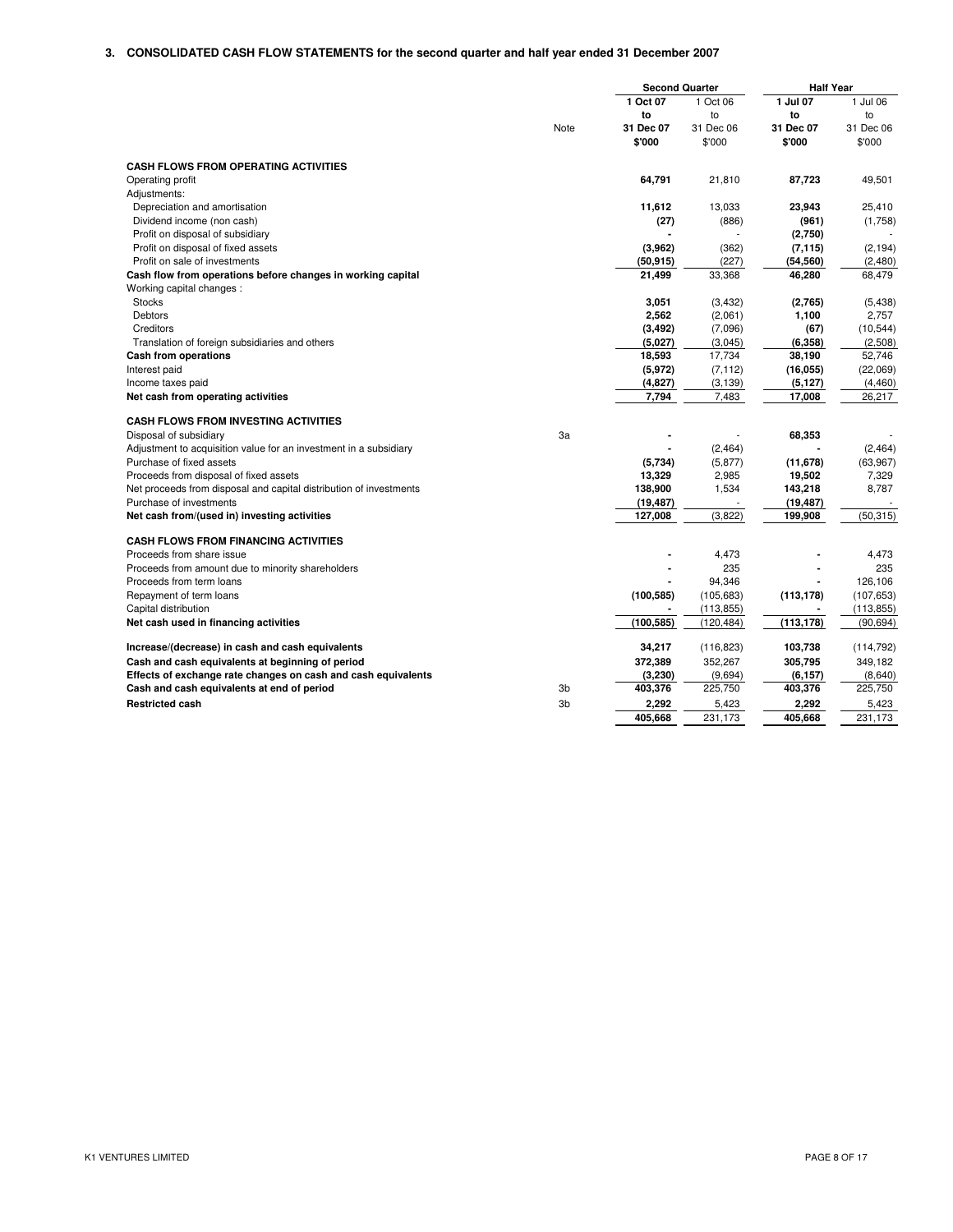# **Notes to Consolidated Cashflow Statements**

3a. Disposal of Subsidiaries

The fair values of net assets and liabilities of a subsidiary disposed were as follows :

|                                            | <b>Second Quarter</b> |           | Half year |           |
|--------------------------------------------|-----------------------|-----------|-----------|-----------|
|                                            | 1 Oct 07              | 1 Oct 06  | 1 Jul 07  | 1 Jul 06  |
|                                            | to                    | to        | to        | to        |
|                                            | 31 Dec 07             | 31 Dec 06 | 31 Dec 07 | 31 Dec 06 |
|                                            |                       |           | \$'000    |           |
| Fixed assets                               |                       |           | (37, 867) |           |
| Intangibles                                |                       |           | (13,029)  |           |
| Other assets                               |                       |           | (564)     |           |
| <b>Debtors</b>                             |                       |           | (7, 446)  |           |
| Stock                                      |                       |           | (10, 832) |           |
| Bank balances, deposits & cash             |                       |           | (990)     |           |
| Creditors                                  |                       |           | 10,011    |           |
| Provision for taxation                     |                       |           | 43        |           |
| Deferred taxation                          |                       |           | (308)     |           |
| Deferred liabilities                       |                       |           | 2,111     |           |
| Foreign Exchange Translation Reserves      |                       |           | (7, 722)  |           |
|                                            |                       |           | (66, 593) |           |
| Net profit on disposal                     |                       |           | (2,750)   |           |
| Sales Proceeds                             |                       |           | (69, 343) |           |
| Add: Bank balance and cash disposed        |                       |           | 990       |           |
| Cash flow on disposal net of cash disposed |                       |           | (68,353)  |           |

Note :

The above values are derived based on a preliminary closing statement.

# 3b. Bank balances, deposits and cash

|                                   | 1 Jul 07  | 1 Jul 06  |
|-----------------------------------|-----------|-----------|
|                                   | to        | to        |
|                                   | 31 Dec 07 | 31 Dec 06 |
|                                   | \$'000    | \$'000    |
| Bank balances, deposits and cash  | 360,904   | 213,383   |
| Deposits with related parties     | 42.472    | 12,367    |
| Cash and cash equivalents         | 403,376   | 225,750   |
| Restricted cash held under escrow | 2,292     | 5,423     |
|                                   | 405,668   | 231,173   |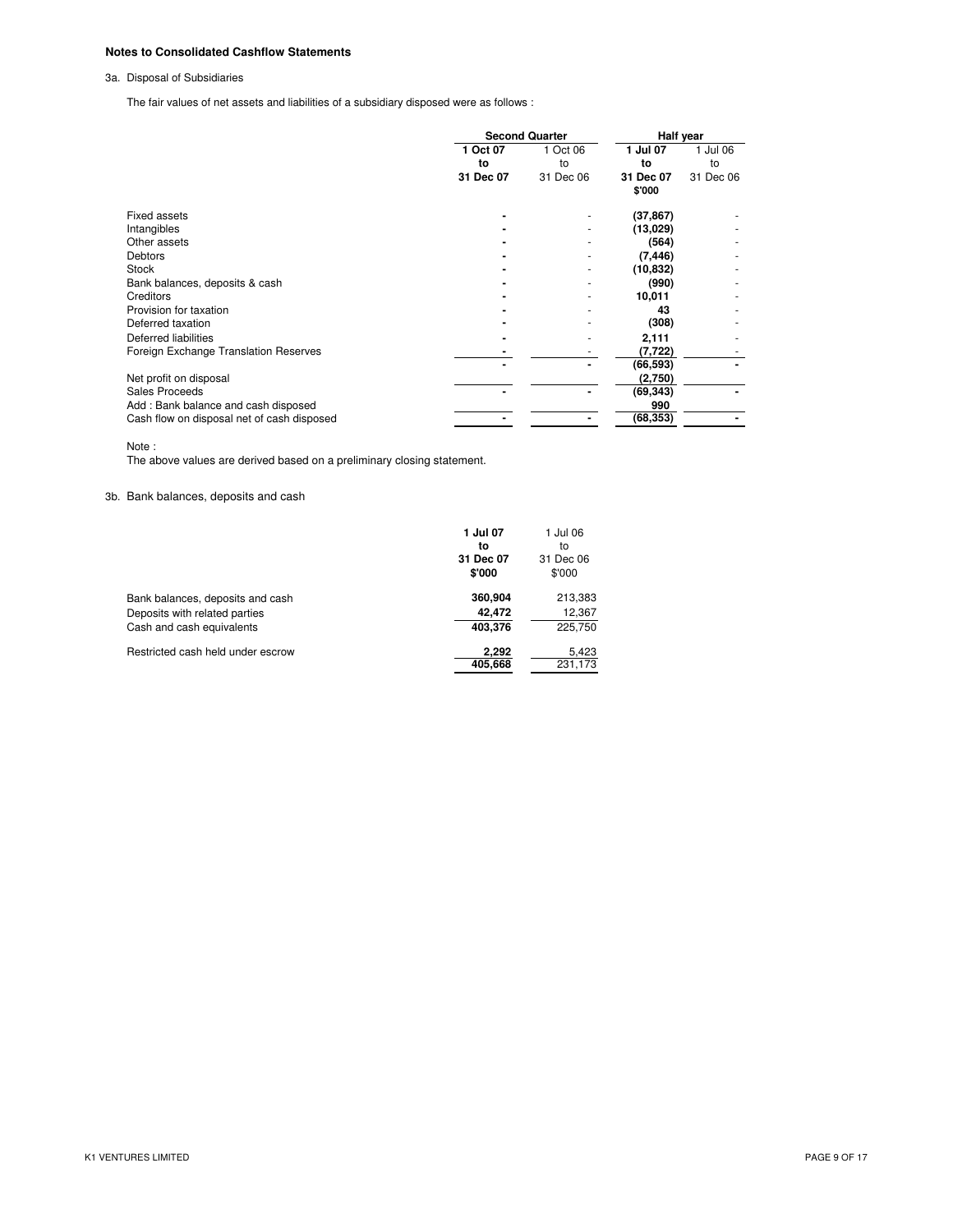# **4. STATEMENTS OF CHANGES IN EQUITY**

4a. Group Statement of Changes in Equity for the second quarter and half year ended 31 December

|                           |                                    | Attributable to equity holders of the Company |                                                                 |                                |                                                  |                                         |                                |
|---------------------------|------------------------------------|-----------------------------------------------|-----------------------------------------------------------------|--------------------------------|--------------------------------------------------|-----------------------------------------|--------------------------------|
| 2007                      | <b>Share</b><br>capital<br>S\$'000 | Capital<br>reserves<br>S\$'000                | Foreign<br>Exchange<br><b>Translation</b><br>Account<br>S\$'000 | Revenue<br>reserves<br>S\$'000 | <b>Share</b><br>capital &<br>reserves<br>S\$'000 | <b>Minority</b><br>interests<br>S\$'000 | Capital<br>employed<br>S\$'000 |
| As at 1 July 2007         | 318,774                            | 43,084                                        | (37, 553)                                                       | 355,023                        | 679,328                                          | 48,414                                  | 727,742                        |
| Fair value changes        |                                    |                                               |                                                                 |                                |                                                  |                                         |                                |
| on available-for-sale     |                                    |                                               |                                                                 |                                |                                                  |                                         |                                |
| investments               |                                    | 19,621                                        |                                                                 |                                | 19,621                                           | 5,712                                   | 25,333                         |
| Fair value gain realised  |                                    |                                               |                                                                 |                                |                                                  |                                         |                                |
| and transferred to        |                                    |                                               |                                                                 |                                |                                                  |                                         |                                |
| profit and loss           |                                    |                                               |                                                                 |                                |                                                  |                                         |                                |
| account                   |                                    | (2,948)                                       |                                                                 |                                | (2,948)                                          |                                         | (2,948)                        |
| Fair value change         |                                    |                                               |                                                                 |                                |                                                  |                                         |                                |
| on cashflow hedges        |                                    | (435)                                         |                                                                 |                                | (435)                                            |                                         | (435)                          |
| Exchange differences      |                                    |                                               |                                                                 |                                |                                                  |                                         |                                |
| arising on consolidation  |                                    |                                               | (9,893)                                                         |                                | (9,893)                                          | (1, 457)                                | (11, 350)                      |
| Currency translation loss |                                    |                                               |                                                                 |                                |                                                  |                                         |                                |
| realised and              |                                    |                                               |                                                                 |                                |                                                  |                                         |                                |
|                           |                                    |                                               |                                                                 |                                |                                                  |                                         |                                |
| transferred to profit     |                                    |                                               |                                                                 |                                |                                                  |                                         | 7,685                          |
| and loss account          |                                    |                                               | 7,685                                                           |                                | 7,685                                            |                                         |                                |
|                           | ÷                                  | 16,238                                        | (2, 208)                                                        |                                | 14,030                                           | 4,255                                   | 18,285                         |
| Profit for the period     |                                    |                                               |                                                                 | 3,191                          | 3,191                                            | 947                                     | 4,138                          |
| As at 30 September 2007   | 318,774                            | 59,322                                        | (39, 761)                                                       | 358,214                        | 696,549                                          | 53,616                                  | 750,165                        |
| Fair value changes        |                                    |                                               |                                                                 |                                |                                                  |                                         |                                |
| on available-for-sale     |                                    |                                               |                                                                 |                                |                                                  |                                         |                                |
| investments               |                                    | 8,025                                         |                                                                 |                                | 8,025                                            |                                         | 8,025                          |
| Fair value gain realised  |                                    |                                               |                                                                 |                                |                                                  |                                         |                                |
| and transferred to        |                                    |                                               |                                                                 |                                |                                                  |                                         |                                |
| profit and loss           |                                    |                                               |                                                                 |                                |                                                  |                                         |                                |
| account                   |                                    | (25, 228)                                     |                                                                 |                                | (25, 228)                                        | (5,712)                                 | (30, 940)                      |
| Fair value change         |                                    |                                               |                                                                 |                                |                                                  |                                         |                                |
| on cashflow hedges        |                                    | (241)                                         |                                                                 |                                | (241)                                            |                                         | (241)                          |
| Exchange differences      |                                    |                                               |                                                                 |                                |                                                  |                                         |                                |
| arising on consolidation  | ۰                                  |                                               | (9,687)                                                         | $\blacksquare$                 | (9,687)                                          | (1, 495)                                | (11, 182)                      |
|                           | $\blacksquare$                     | (17, 444)                                     | (9,687)                                                         |                                | (27, 131)                                        | (7, 207)                                | (34, 338)                      |
| Profit for the period     |                                    |                                               |                                                                 | 25,899                         | 25,899                                           | 6,171                                   | 32,070                         |
| As at 31 December 2007    | 318,774                            | 41,878                                        | (49, 448)                                                       | 384,113                        | 695,317                                          | 52,580                                  | 747,897                        |
|                           |                                    |                                               |                                                                 |                                |                                                  |                                         |                                |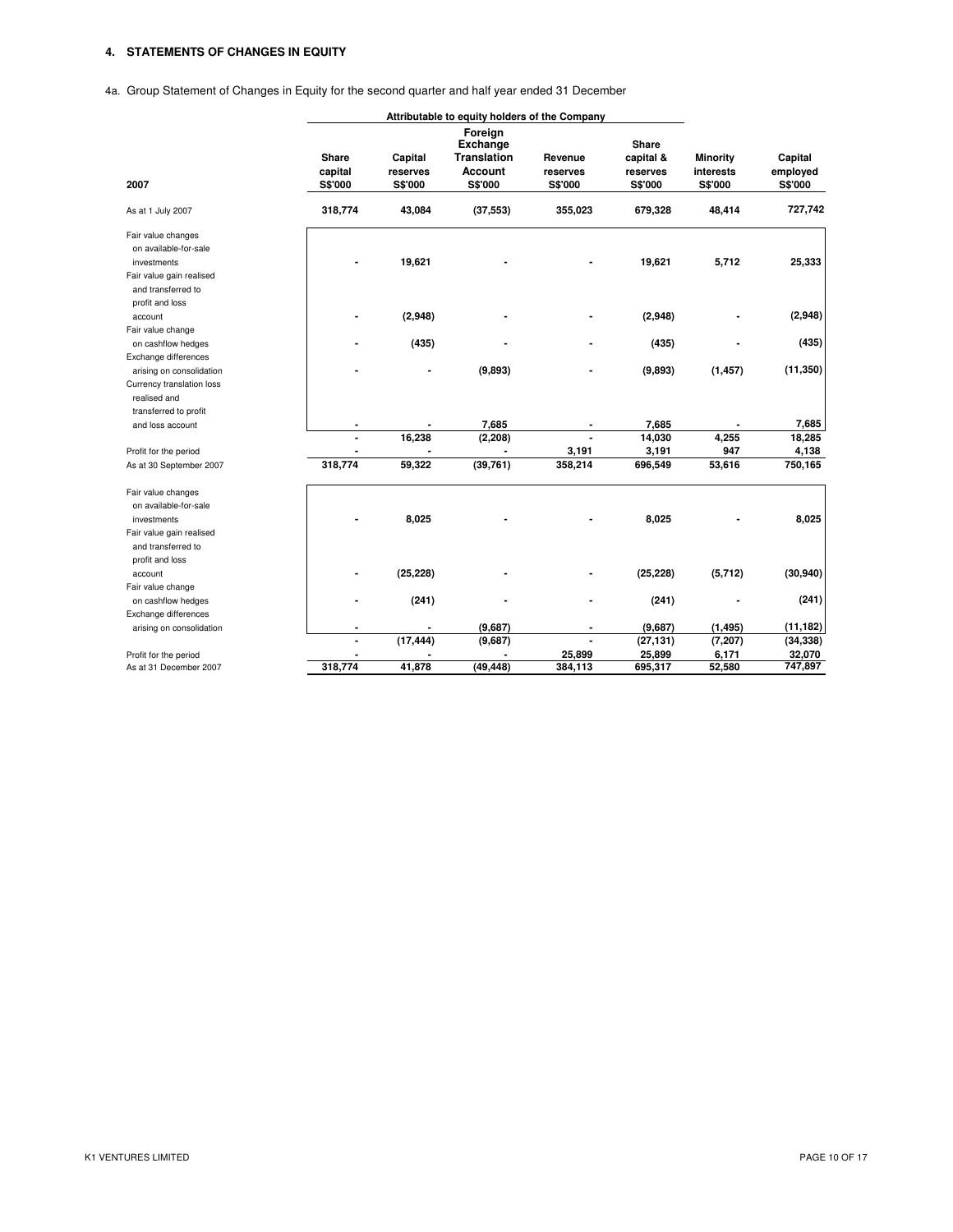| Foreign<br>Share<br>Exchange<br>Share<br>Translation<br>Capital<br>Capital<br>Revenue<br>capital &<br>Minority<br>capital<br>Account<br>employed<br>reserves<br>reserves<br>interests<br>reserves<br>2006<br>S\$'000<br>S\$'000<br>S\$'000<br>S\$'000<br>S\$'000<br>S\$'000<br>S\$'000<br>802,720<br>393,213<br>58,799<br>(24, 706)<br>328,796<br>756,102<br>46,618<br>As at 1 July 2006<br>Fair value changes<br>on available-for-sale<br>436<br>436<br>436<br>investments<br>Fair value gain realised<br>and transferred to<br>profit and loss<br>account upon disposal<br>(1, 850)<br>(1,850)<br>(1, 850)<br>of investment<br>Fair value change<br>(843)<br>(843)<br>(843)<br>on cashflow hedges<br>Exchange differences<br>1,427<br>1,270<br>1,270<br>157<br>arising on consolidation<br>Currency translation loss<br>realised and<br>transferred to profit<br>8<br>8<br>8<br>and loss account<br>(822)<br>(2, 257)<br>1,278<br>(979)<br>157<br>12,888<br>12,888<br>968<br>13,856<br>Profit for the period<br>393,213<br>56,542<br>(23, 428)<br>768,011<br>47,743<br>815,754<br>341,684<br>As at 30 September 2006<br>Fair value changes<br>on available-for-sale<br>(14, 112)<br>(14, 112)<br>(14, 112)<br>investments<br>Fair value gain realised<br>and transferred to<br>profit and loss<br>account upon disposal<br>(249)<br>(249)<br>(249)<br>of investment<br>Fair value change<br>14<br>14<br>14<br>on cashflow hedges<br>Exchange differences<br>(13, 723)<br>(12, 202)<br>(12, 202)<br>(1,521)<br>arising on consolidation<br>(14, 347)<br>(12, 202)<br>(26, 549)<br>(1,521)<br>$\overline{a}$<br>$\overline{a}$<br>(28,070)<br>(2, 162)<br>(2, 162)<br>553<br>(1,609)<br>Loss for the period<br>(113, 855)<br>(113, 855)<br>(113, 855)<br>Capital distribution<br>4,473<br>4,473<br>4,473<br>Shares issued<br>Increased share<br>235<br>235<br>capital in a subsidiary<br>676,928<br>629,918<br>283,831<br>42,195<br>(35, 630)<br>339,522<br>47,010<br>As at 31 December 2006 |  | Attributable to equity holders of the Company |  |  |  |  |  |
|----------------------------------------------------------------------------------------------------------------------------------------------------------------------------------------------------------------------------------------------------------------------------------------------------------------------------------------------------------------------------------------------------------------------------------------------------------------------------------------------------------------------------------------------------------------------------------------------------------------------------------------------------------------------------------------------------------------------------------------------------------------------------------------------------------------------------------------------------------------------------------------------------------------------------------------------------------------------------------------------------------------------------------------------------------------------------------------------------------------------------------------------------------------------------------------------------------------------------------------------------------------------------------------------------------------------------------------------------------------------------------------------------------------------------------------------------------------------------------------------------------------------------------------------------------------------------------------------------------------------------------------------------------------------------------------------------------------------------------------------------------------------------------------------------------------------------------------------------------------------------------------------------------------------------------------------------------------------------------------------|--|-----------------------------------------------|--|--|--|--|--|
|                                                                                                                                                                                                                                                                                                                                                                                                                                                                                                                                                                                                                                                                                                                                                                                                                                                                                                                                                                                                                                                                                                                                                                                                                                                                                                                                                                                                                                                                                                                                                                                                                                                                                                                                                                                                                                                                                                                                                                                              |  |                                               |  |  |  |  |  |
|                                                                                                                                                                                                                                                                                                                                                                                                                                                                                                                                                                                                                                                                                                                                                                                                                                                                                                                                                                                                                                                                                                                                                                                                                                                                                                                                                                                                                                                                                                                                                                                                                                                                                                                                                                                                                                                                                                                                                                                              |  |                                               |  |  |  |  |  |
|                                                                                                                                                                                                                                                                                                                                                                                                                                                                                                                                                                                                                                                                                                                                                                                                                                                                                                                                                                                                                                                                                                                                                                                                                                                                                                                                                                                                                                                                                                                                                                                                                                                                                                                                                                                                                                                                                                                                                                                              |  |                                               |  |  |  |  |  |
|                                                                                                                                                                                                                                                                                                                                                                                                                                                                                                                                                                                                                                                                                                                                                                                                                                                                                                                                                                                                                                                                                                                                                                                                                                                                                                                                                                                                                                                                                                                                                                                                                                                                                                                                                                                                                                                                                                                                                                                              |  |                                               |  |  |  |  |  |
|                                                                                                                                                                                                                                                                                                                                                                                                                                                                                                                                                                                                                                                                                                                                                                                                                                                                                                                                                                                                                                                                                                                                                                                                                                                                                                                                                                                                                                                                                                                                                                                                                                                                                                                                                                                                                                                                                                                                                                                              |  |                                               |  |  |  |  |  |
|                                                                                                                                                                                                                                                                                                                                                                                                                                                                                                                                                                                                                                                                                                                                                                                                                                                                                                                                                                                                                                                                                                                                                                                                                                                                                                                                                                                                                                                                                                                                                                                                                                                                                                                                                                                                                                                                                                                                                                                              |  |                                               |  |  |  |  |  |
|                                                                                                                                                                                                                                                                                                                                                                                                                                                                                                                                                                                                                                                                                                                                                                                                                                                                                                                                                                                                                                                                                                                                                                                                                                                                                                                                                                                                                                                                                                                                                                                                                                                                                                                                                                                                                                                                                                                                                                                              |  |                                               |  |  |  |  |  |
|                                                                                                                                                                                                                                                                                                                                                                                                                                                                                                                                                                                                                                                                                                                                                                                                                                                                                                                                                                                                                                                                                                                                                                                                                                                                                                                                                                                                                                                                                                                                                                                                                                                                                                                                                                                                                                                                                                                                                                                              |  |                                               |  |  |  |  |  |
|                                                                                                                                                                                                                                                                                                                                                                                                                                                                                                                                                                                                                                                                                                                                                                                                                                                                                                                                                                                                                                                                                                                                                                                                                                                                                                                                                                                                                                                                                                                                                                                                                                                                                                                                                                                                                                                                                                                                                                                              |  |                                               |  |  |  |  |  |
|                                                                                                                                                                                                                                                                                                                                                                                                                                                                                                                                                                                                                                                                                                                                                                                                                                                                                                                                                                                                                                                                                                                                                                                                                                                                                                                                                                                                                                                                                                                                                                                                                                                                                                                                                                                                                                                                                                                                                                                              |  |                                               |  |  |  |  |  |
|                                                                                                                                                                                                                                                                                                                                                                                                                                                                                                                                                                                                                                                                                                                                                                                                                                                                                                                                                                                                                                                                                                                                                                                                                                                                                                                                                                                                                                                                                                                                                                                                                                                                                                                                                                                                                                                                                                                                                                                              |  |                                               |  |  |  |  |  |
|                                                                                                                                                                                                                                                                                                                                                                                                                                                                                                                                                                                                                                                                                                                                                                                                                                                                                                                                                                                                                                                                                                                                                                                                                                                                                                                                                                                                                                                                                                                                                                                                                                                                                                                                                                                                                                                                                                                                                                                              |  |                                               |  |  |  |  |  |
|                                                                                                                                                                                                                                                                                                                                                                                                                                                                                                                                                                                                                                                                                                                                                                                                                                                                                                                                                                                                                                                                                                                                                                                                                                                                                                                                                                                                                                                                                                                                                                                                                                                                                                                                                                                                                                                                                                                                                                                              |  |                                               |  |  |  |  |  |
|                                                                                                                                                                                                                                                                                                                                                                                                                                                                                                                                                                                                                                                                                                                                                                                                                                                                                                                                                                                                                                                                                                                                                                                                                                                                                                                                                                                                                                                                                                                                                                                                                                                                                                                                                                                                                                                                                                                                                                                              |  |                                               |  |  |  |  |  |
|                                                                                                                                                                                                                                                                                                                                                                                                                                                                                                                                                                                                                                                                                                                                                                                                                                                                                                                                                                                                                                                                                                                                                                                                                                                                                                                                                                                                                                                                                                                                                                                                                                                                                                                                                                                                                                                                                                                                                                                              |  |                                               |  |  |  |  |  |
|                                                                                                                                                                                                                                                                                                                                                                                                                                                                                                                                                                                                                                                                                                                                                                                                                                                                                                                                                                                                                                                                                                                                                                                                                                                                                                                                                                                                                                                                                                                                                                                                                                                                                                                                                                                                                                                                                                                                                                                              |  |                                               |  |  |  |  |  |
|                                                                                                                                                                                                                                                                                                                                                                                                                                                                                                                                                                                                                                                                                                                                                                                                                                                                                                                                                                                                                                                                                                                                                                                                                                                                                                                                                                                                                                                                                                                                                                                                                                                                                                                                                                                                                                                                                                                                                                                              |  |                                               |  |  |  |  |  |
|                                                                                                                                                                                                                                                                                                                                                                                                                                                                                                                                                                                                                                                                                                                                                                                                                                                                                                                                                                                                                                                                                                                                                                                                                                                                                                                                                                                                                                                                                                                                                                                                                                                                                                                                                                                                                                                                                                                                                                                              |  |                                               |  |  |  |  |  |
|                                                                                                                                                                                                                                                                                                                                                                                                                                                                                                                                                                                                                                                                                                                                                                                                                                                                                                                                                                                                                                                                                                                                                                                                                                                                                                                                                                                                                                                                                                                                                                                                                                                                                                                                                                                                                                                                                                                                                                                              |  |                                               |  |  |  |  |  |
|                                                                                                                                                                                                                                                                                                                                                                                                                                                                                                                                                                                                                                                                                                                                                                                                                                                                                                                                                                                                                                                                                                                                                                                                                                                                                                                                                                                                                                                                                                                                                                                                                                                                                                                                                                                                                                                                                                                                                                                              |  |                                               |  |  |  |  |  |

4b. Company Statement of Changes in Equity for the second quarter and half year ended 31 December

| 2007                                                                                                 | Share<br>capital<br><b>S\$'000</b> | Capital<br>reserves<br>S\$'000 | Revenue<br>reserves<br><b>S\$'000</b> | Total<br>S\$'000 |
|------------------------------------------------------------------------------------------------------|------------------------------------|--------------------------------|---------------------------------------|------------------|
| As at 1 July 2007                                                                                    | 318,774                            | 6,211                          | 257,216                               | 582,201          |
| Fair value gain realised and transferred<br>to profit and loss account                               |                                    | (2,948)                        |                                       | (2,948)          |
|                                                                                                      |                                    | (2,948)                        |                                       | (2,948)          |
| Profit for the period                                                                                |                                    |                                | 14,533                                | 14,533           |
| As at 30 September 2007                                                                              | 318,774                            | 3,263                          | 271,749                               | 593,786          |
| Fair value changes on available-<br>for-sale investments<br>Fair value gain realised and transferred |                                    | 6,824                          |                                       | 6,824            |
| to profit and loss account                                                                           |                                    | (2, 237)                       |                                       | (2, 237)         |
|                                                                                                      |                                    | 4,587                          |                                       | 4,587            |
| Profit for the period                                                                                |                                    |                                | 12,531                                | 12,531           |
| As at 31 December 2007                                                                               | 318,774                            | 7,850                          | 284.280                               | 610.904          |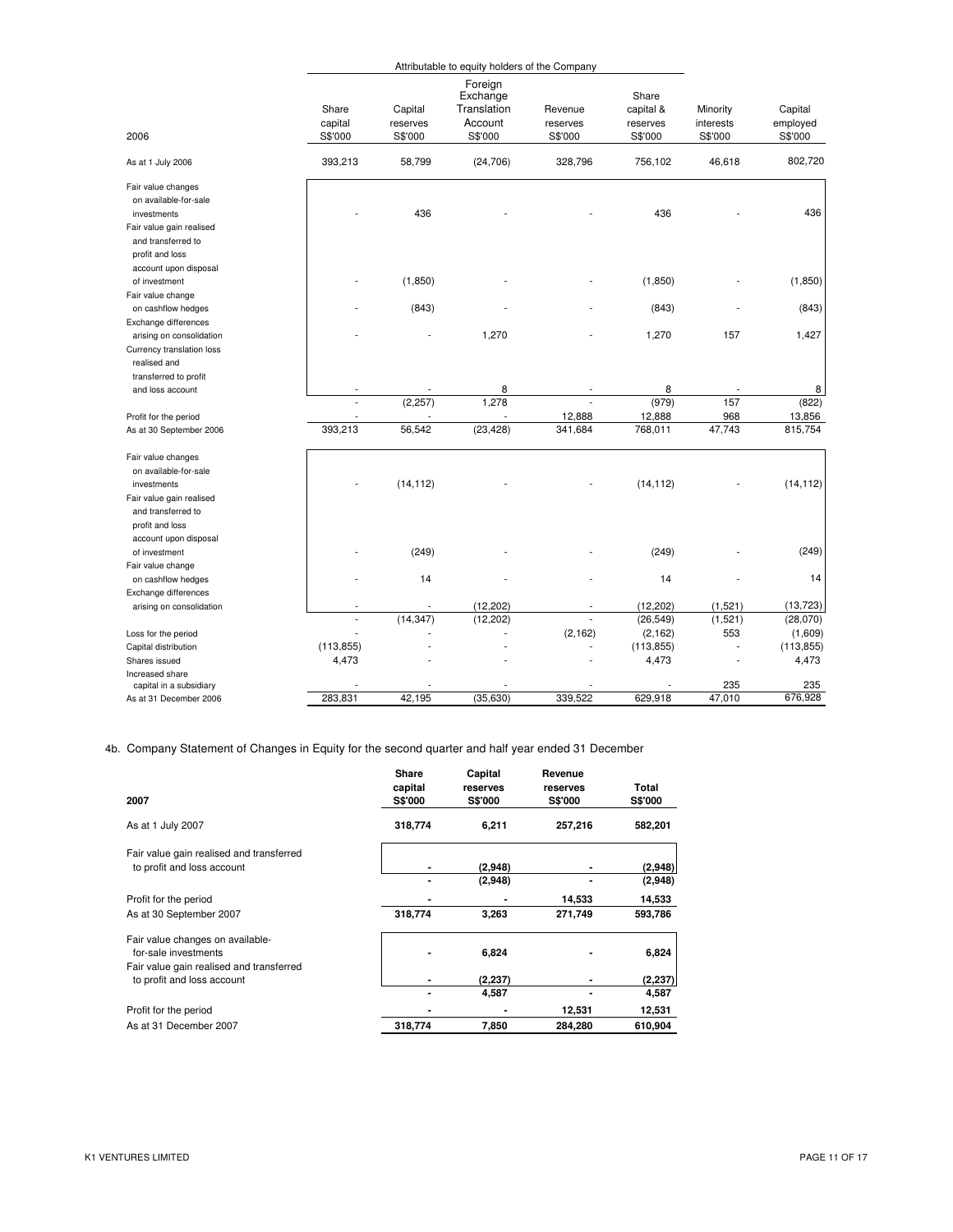| 2006                                                                                                 | Share<br>capital<br>S\$'000 | Capital<br>reserves<br>S\$'000 | Revenue<br>reserves<br>S\$'000 | Total<br>S\$'000 |
|------------------------------------------------------------------------------------------------------|-----------------------------|--------------------------------|--------------------------------|------------------|
| As at 1 July 2006                                                                                    | 393,213                     | 1,897                          | 257,577                        | 652,687          |
| Profit for the period                                                                                | ۰                           |                                | 5,079                          | 5,079            |
| As at 30 September 2006                                                                              | 393,213                     | 1,897                          | 262,656                        | 657,766          |
| Fair value changes on available-<br>for-sale investments<br>Fair value gain realised and transferred |                             | 2,231                          |                                | 2,231            |
| to profit and loss account                                                                           |                             | (249)                          |                                | (249)            |
|                                                                                                      | ۰                           | 1,982                          |                                | 1,982            |
| Loss for the period                                                                                  |                             |                                | (10, 562)                      | (10, 562)        |
| Capital distribution                                                                                 | (113, 855)                  |                                |                                | (113, 855)       |
| Share issued                                                                                         | 4,473                       |                                |                                | 4,473            |
| As at 31 December 2006                                                                               | 283,831                     | 3,879                          | 252.094                        | 539,804          |

## 4c. Share capital

Since 30 June 2007, no shares were issued by virtue of the exercise of options to take up unissued shares of the Company. As at 31 December 2007, there were unexercised options for 240,000 (December 2006: 255,000) of unissued ordinary shares under the Keppel Marine Share Option Scheme 1990 and 38 million warrants (December 2006: 240 million) to subscribe for 38 million ordinary shares.

The issued share capital of the Company as at 31 December 2007 was 2,127,603,003 ordinary shares.

## **5. AUDIT**

The financial statements have not been audited nor reviewed by our auditors.

#### **6. AUDITORS' REPORT**

Not applicable

## **7. ACCOUNTING POLICIES**

The Group has applied the same accounting policies and methods of computation in the financial statements for the current financial period compared with those of the audited financial statements as at 30 June 2007.

## **8. CHANGES IN THE ACCOUNTING POLICIES**

Not applicable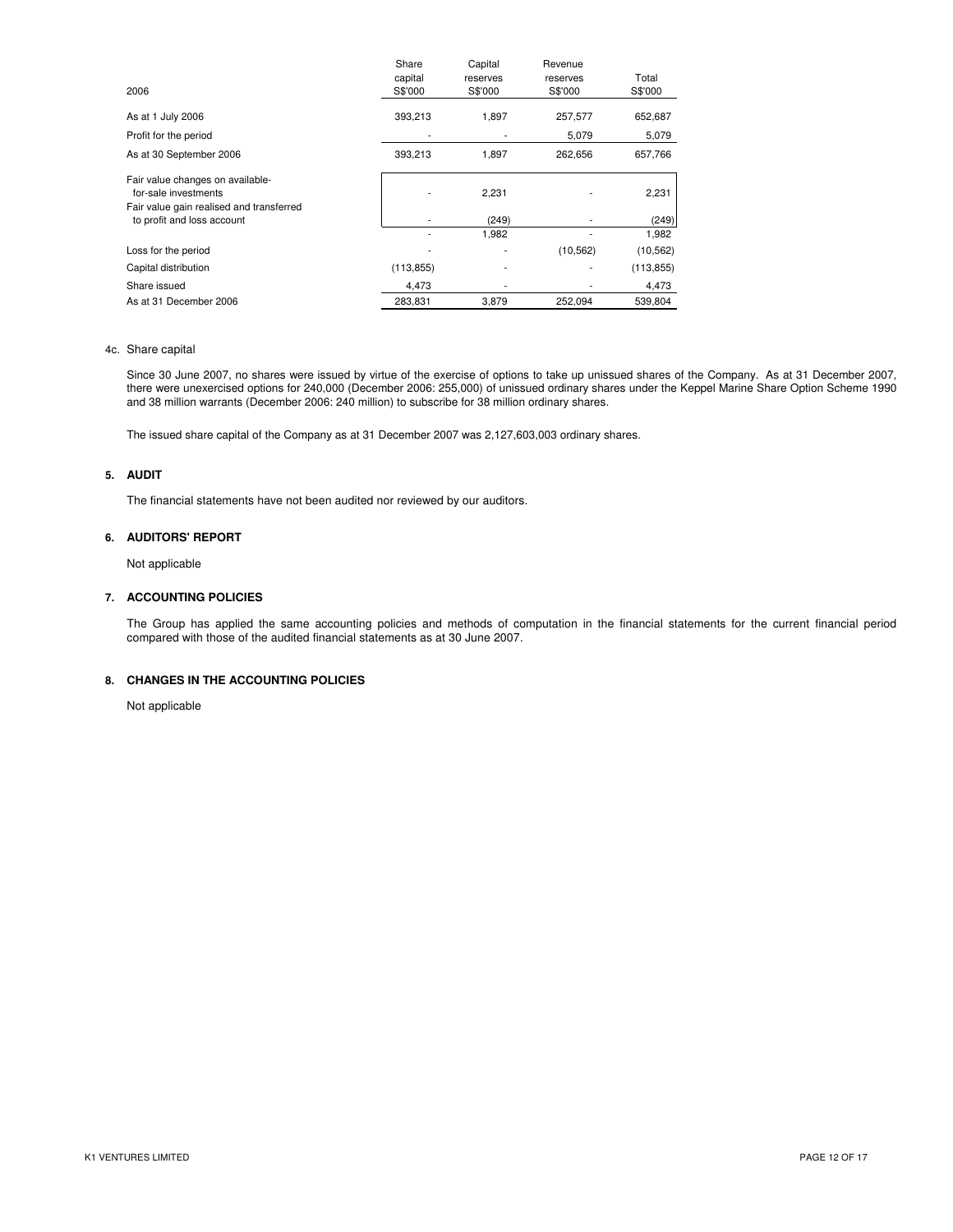#### **9. REVIEW OF GROUP PERFORMANCE**

Group revenue from continuing operations for 2Q FY2008 and the half year ended 31 December 2007 of \$131.0 million and \$174.0 million, respectively, represent an increase of 204.2% and 84.8% as compared to the corresponding periods in the previous year. As compared to the previous year, Group operating profit from continuing operations improved by 249.5% to \$63.6 million for the second quarter and 100.8% to \$83.8 million for the half year ended 31 December 2007.

The improved revenue and operating profit was attributable mainly to Helm's sale of its investment in DM&E, which resulted in revenue and operating profit of \$92.8 million and \$48.2 million, respectively. This was partially offset by a decrease in Helm's leasing revenue.

Discontinued operations contributed revenue of \$115.2 million and an operating profit of \$3.9 million for the half year which was principally a result of the Mid Pac sale. The gain from the sale of Mid Pac was negatively impacted by the realisation of translation adjustments of \$7.7 million.

The Group achieved profit before tax (PBT) of \$55.6 million for 2Q FY2008 as compared to \$2.0 million for the same period in the prior year. For the half year, PBT amounted to \$68.6 million, which was a 226.1% increase over the corresponding period last year. The improved results were due mainly to the sale of DM&E, lower interest expense, and less of a negative impact associated with foreign exchange movements partially offset by lower leasing revenue from Helm and the loss of contributions from Mid Pac due to its sale on 31 August 2007.

The Group's EBITDA for continuing operations improved by 220.2% to \$72.6 million for the second quarter and 71.4% to \$103.9 million for the half year.

Profit attributable to shareholders (PATMI) for 2Q FY2008 was \$25.9 million as compared to a loss of \$2.2 million in the corresponding prior period. For the half year, PATMI amounted to \$29.1 million, which was a 171.2% increase over the corresponding period last year. PATMI from continuing operations for the half year ended 31 December 2007 was \$30.3 million as compared to \$6.1 million in the prior corresponding period, which is an increase of 401.6%.

Basic earnings per share (EPS) for the Group for half year ended 31 December 2007 increased to 1.37 cents from 0.56 cents, a 144.6% increase from the prior year.

In the opinion of the Directors, no factor has arisen between 31 December 2007 and the date of this report which would materially affect the results of the Group and the Company for the period just ended.

#### **10. VARIANCE FROM PROSPECT STATEMENT**

No material variance from previous statement.

#### **11. PROSPECTS**

The Group's operating subsidiary, Helm Holding Corporation, is anticipated to continue to contribute positively to the results of the Group although we expect that its leasing operations will continue to be impacted by a slowdown in the US economy.

Management will continue to be pro-active with the current investments and seek to enhance shareholder value.

#### **12. DIVIDENDS**

12a. Current Financial Period Reported On

Any dividend recommended for the current financial period reported on? Yes

| Name of Dividend           | Interim<br>Special |
|----------------------------|--------------------|
| Dividend type              | Cash               |
| Dividend per share (cents) | 3 cts              |
| Tax rate                   | Tax exempt         |

With the disposal of Helm Holding Corp's investment in Dakota, Minnesota & Eastern Railroad Corporation, the Directors are pleased to declare an interim one-tier exempt special dividend of 3 cents per share.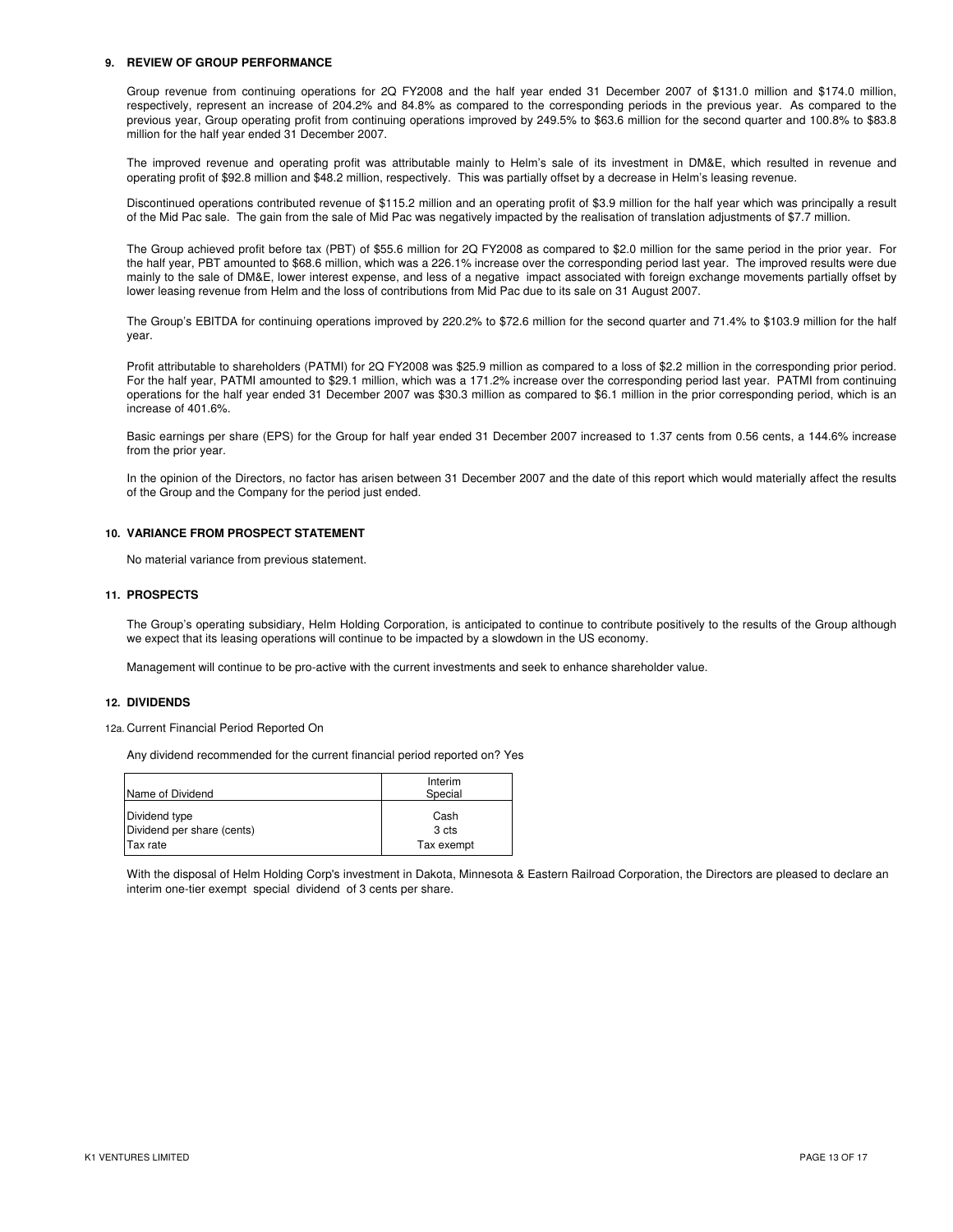12b. Corresponding Period of the Immediately Preceding Financial Year

Any dividend declared for the corresponding period of the immediately preceding financial year? No

- 12c. Date Payable
	- 3 March 2008
- 12d. Books Closure Date

Notice is hereby given that, the Share Transfer Books and Register of Members of the Company will be closed on 22 February 2008 to determine shareholders' entitlement to the interim dividend. Duly completed transfers received by the Company's Registrar, B.A.C.S. Private Limited, at 63 Cantonment Road, Singapore 089758 up to 5.00 p.m. on 21 February 2008 will be registered to determine shareholders' entitlement to the interim dividend. In respect of ordinary shares in securities accounts with The Central Depository (Pte) Ltd (CDP), the interim dividend will be paid by the Company to CDP which will in turn distribute the dividend entitlements to shareholders.

12e. If no dividend has been declared/recommended, a statement to that effect.

Dividend has been declared, see paragraph 12a.

#### **13. SEGMENT ANALYSIS**

#### **BUSINESS SEGMENT**

The Group has segmented its continuing operations into Energy, Transportation Leasing and Investments. The Group's Energy segment reflects its energy-related investments. The Transportation Leasing segment represents Helm's locomotive and railcar leasing business in North America. The Group's Investment activities consist mainly of the Group's education and technology investments.

#### **Half year ended 31 December**

|                                                       |                  | <b>Discontinued</b><br>Operation | <b>Total Operations</b>      |                 |                  |           |
|-------------------------------------------------------|------------------|----------------------------------|------------------------------|-----------------|------------------|-----------|
|                                                       |                  | Transportation                   |                              |                 |                  |           |
| 2007                                                  | Energy<br>\$'000 | Leasing<br>\$'000                | <b>Investments</b><br>\$'000 | Total<br>\$'000 | Midpac<br>\$'000 | \$'000    |
| Revenue                                               | ۰                | 162,459                          | 11,573                       | 174,032         | 115,226          | 289,258   |
| <b>Results</b>                                        |                  |                                  |                              |                 |                  |           |
| Operating profit                                      |                  | 74,644                           | 9,198                        | 83,842          | 3,881            | 87,723    |
| Finance expenses                                      |                  | (15, 755)                        |                              | (15, 755)       |                  | (15, 755) |
| Foreign exchange loss                                 |                  |                                  | (6, 157)                     | (6, 157)        |                  | (6, 157)  |
| Share of results of<br>associated company             |                  |                                  |                              |                 |                  |           |
| and joint ventures                                    |                  | 2,776                            |                              | 2,776           |                  | 2,776     |
| Profit before taxation                                |                  | 61,665                           | 3,041                        | 64,706          | 3,881            | 68,587    |
| <b>Other information</b>                              |                  |                                  |                              |                 |                  |           |
| Segment assets<br>Investment in<br>associated company | 84,922           | 740,148                          | 459,993                      | 1,285,063       |                  | 1,285,063 |
| and joint ventures                                    |                  | 38,169                           |                              | 38,169          |                  | 38,169    |
| Tax recoverable                                       |                  |                                  | 1,886                        | 1,886           |                  | 1,886     |
| Total                                                 | 84,922           | 778,317                          | 461,879                      | 1,325,118       |                  | 1,325,118 |
| Segment liabilities<br>Net tax provision              |                  | 328,766                          | 4,126                        | 332,892         |                  | 332,892   |
| & deferred taxation                                   | 12,777           | 183,935                          | 47,617                       | 244,329         |                  | 244,329   |
| Total                                                 | 12,777           | 512,701                          | 51,743                       | 577,221         | ٠                | 577,221   |
| Net assets                                            | 72,145           | 265,616                          | 410,136                      | 747,897         |                  | 747,897   |
| Capital expenditure<br>Depreciation and               |                  | 11,024                           |                              | 11,024          | 654              | 11,678    |
| amortisation                                          |                  | (23, 370)                        | (23)                         | (23, 393)       | (550)            | (23, 943) |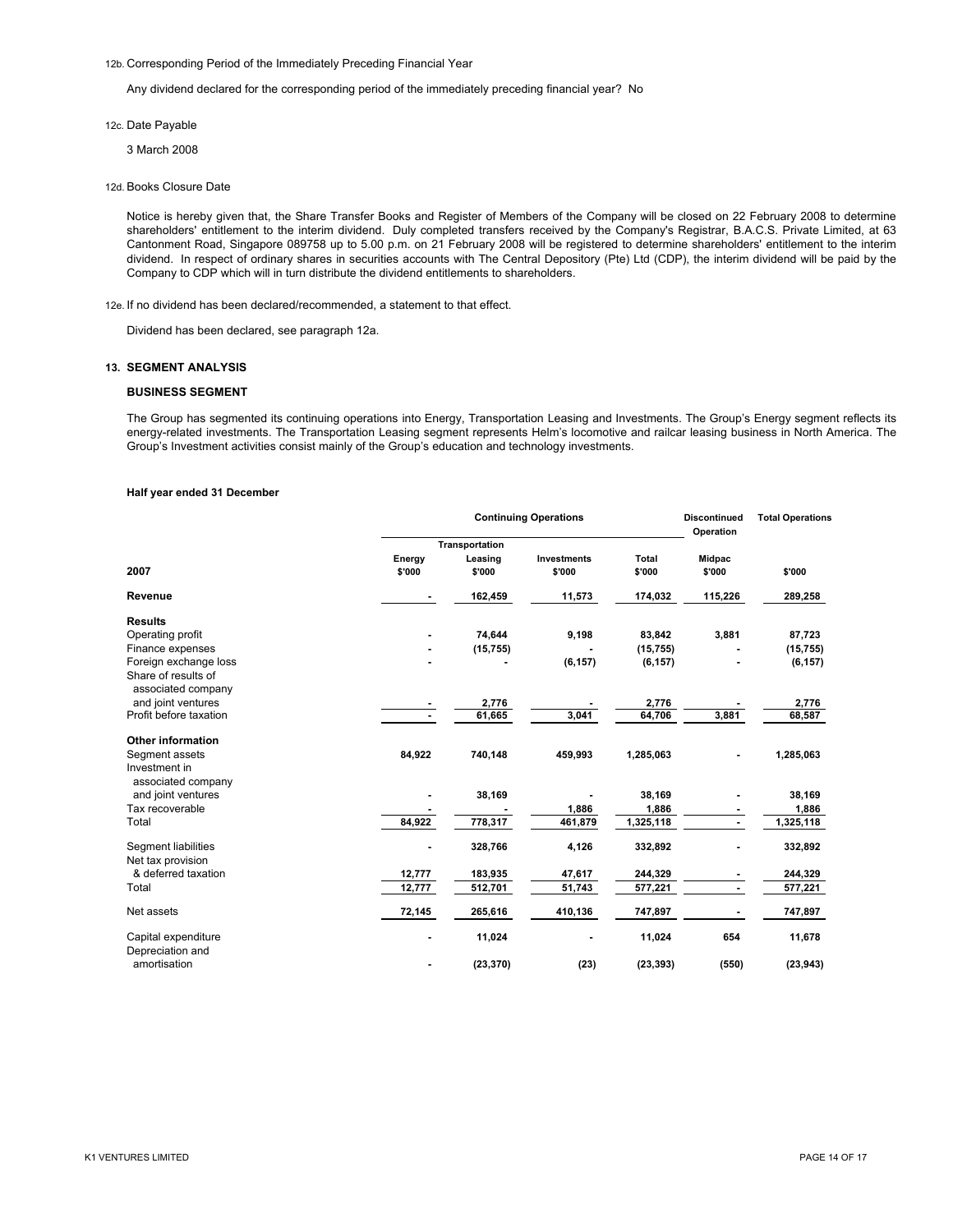| <b>Discontinue</b> |
|--------------------|
| Operation          |

led Total Operations

|                                                                            | Transportation   |                   |                       |                       |                 |                  |           |
|----------------------------------------------------------------------------|------------------|-------------------|-----------------------|-----------------------|-----------------|------------------|-----------|
| 2006                                                                       | Energy<br>\$'000 | Leasing<br>\$'000 | Investments<br>\$'000 | Elimination<br>\$'000 | Total<br>\$'000 | Midpac<br>\$'000 | \$'000    |
| Revenue                                                                    | 392              | 77,902            | 15,870                |                       | 94,164          | 128,458          | 222,622   |
| <b>Results</b>                                                             |                  |                   |                       |                       |                 |                  |           |
| Operating profit                                                           | 392              | 33,007            | 8,358                 |                       | 41,757          | 7,744            | 49,501    |
| Finance expenses                                                           |                  | (23, 508)         |                       |                       | (23, 508)       |                  | (23, 508) |
| Foreign exchange loss                                                      |                  |                   | (8,640)               |                       | (8,640)         |                  | (8,640)   |
| Share of results of<br>associated company                                  |                  |                   |                       |                       |                 |                  |           |
| and joint ventures                                                         |                  | 3,680             |                       |                       | 3,680           |                  | 3,680     |
| Profit before taxation                                                     | 392              | 13,179            | (282)                 |                       | 13,289          | 7,744            | 21,033    |
| Other information<br>Segment assets<br>Investment in<br>associated company | 169,537          | 818,018           | 403,303               | (47,054)              | 1,343,804       |                  | 1,343,804 |
| and joint ventures                                                         |                  | 80,434            |                       |                       | 80,434          |                  | 80,434    |
| Tax recoverable                                                            |                  |                   | 2,504                 |                       | 2,504           |                  | 2,504     |
| Total                                                                      | 169,537          | 898,452           | 405,807               | (47, 054)             | 1,426,742       | ٠                | 1,426,742 |
| Segment liabilities                                                        | 64,476           | 496,145           | 8,164                 | (47, 054)             | 521,731         |                  | 521,731   |
| Net tax provision                                                          |                  |                   |                       |                       |                 |                  |           |
| & deferred taxation                                                        | 20,325           | 164,313           | 43,445                |                       | 228,083         |                  | 228,083   |
| Total                                                                      | 84,801           | 660,458           | 51,609                | (47, 054)             | 749,814         |                  | 749,814   |
| Net assets                                                                 | 84,736           | 237,994           | 354,198               |                       | 676,928         |                  | 676,928   |
| Capital expenditure                                                        |                  | 60,162            | 4                     |                       | 60,166          | 3,801            | 63,967    |
| Depreciation and amortisation                                              |                  | (23, 745)         | (67)                  |                       | (23, 812)       | (1,598)          | (25, 410) |

Continuing Operations

## **GEOGRAPHICAL SEGMENT**

The Group's two business segments operate in three main geographical areas. The operating activities and investment activities are predominately in the USA. There are also investment activities in Hong Kong. Singapore is the home country of the Company and its assets are mainly cash and cash equivalents.

Segment revenue is based on geographical location of its customers or, in the case of revenue from investments, the source of its investments income. Segment assets and capital expenditure are analyzed based on the location of the assets generating the income.

Half year ended 31 December

|                                |                     |                      | China/                     |                         |                 |
|--------------------------------|---------------------|----------------------|----------------------------|-------------------------|-----------------|
| 2007                           | Singapore<br>\$'000 | <b>USA</b><br>\$'000 | <b>Hong Kong</b><br>\$'000 | <b>Others</b><br>\$'000 | Total<br>\$'000 |
| <b>Continuing operations</b>   |                     |                      |                            |                         |                 |
| External revenue               | 377                 | 164.982              | 2.457                      | 6.216                   | 174,032         |
| Segment assets                 | 255,299             | 967.531              | 51,437                     | 10.796                  | 1,285,063       |
| Capital expenditure            | $\blacksquare$      | 11.024               | $\blacksquare$             | ۰                       | 11.024          |
| <b>Discontinued operations</b> |                     |                      |                            |                         |                 |
| External revenue               | $\blacksquare$      | 115,226              | $\blacksquare$             | ٠                       | 115,226         |
| Segment assets                 |                     |                      | $\blacksquare$             | $\blacksquare$          | $\blacksquare$  |
| Capital expenditure            |                     | 654                  | ٠                          | ۰                       | 654             |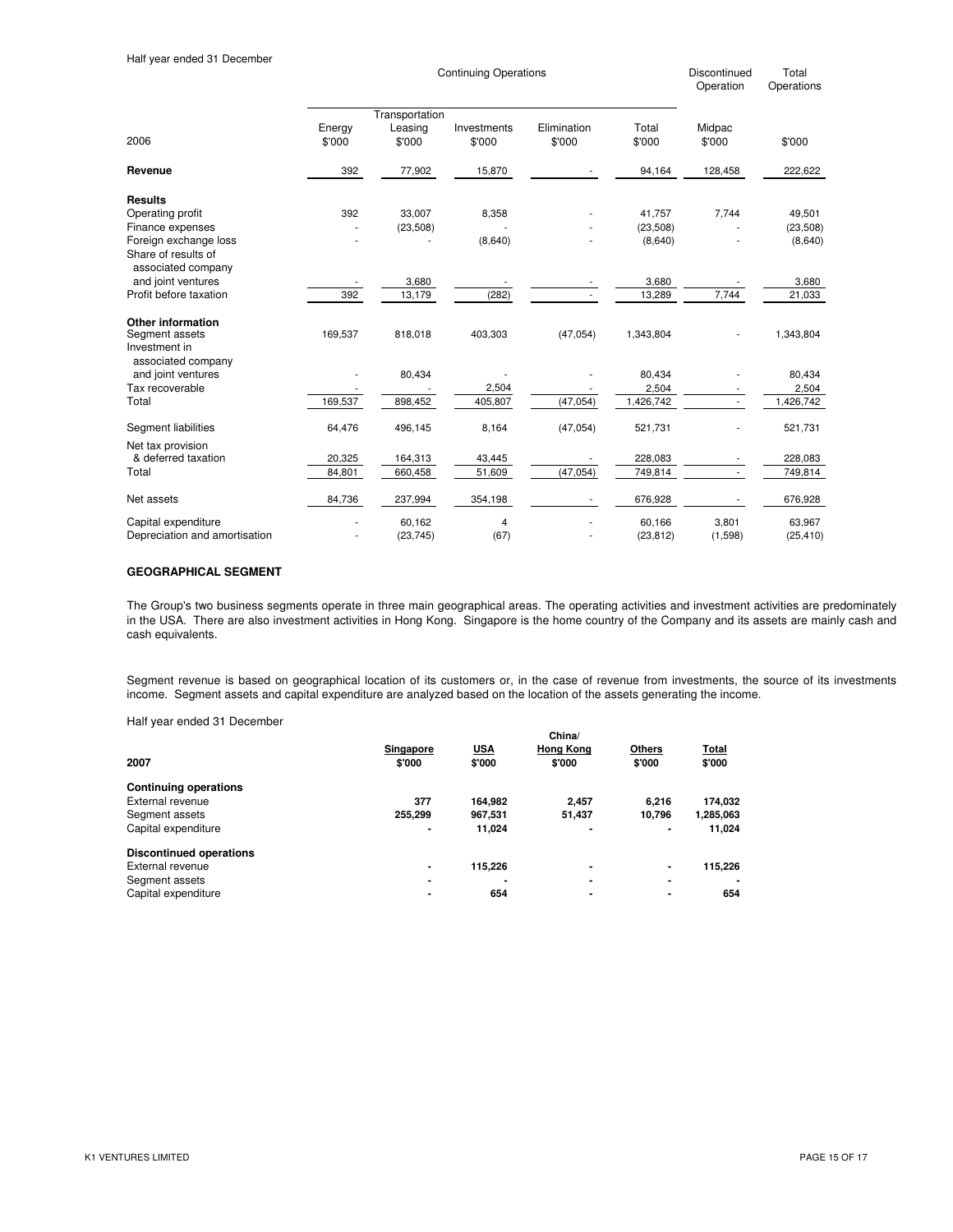|                                | Singapore                | <b>USA</b> | China/<br>Hong Kong      | Others | Total     |
|--------------------------------|--------------------------|------------|--------------------------|--------|-----------|
| 2006                           | \$'000                   | \$'000     | \$'000                   | \$'000 | \$'000    |
| <b>Continuing operations</b>   |                          |            |                          |        |           |
| External revenue               | 7.758                    | 82.796     | 3.383                    | 227    | 94.164    |
| Segment assets                 | 17.686                   | 1,313,422  | 4,271                    | 8.425  | 1,343,804 |
| Capital expenditure            |                          | 60.165     | ۰                        | ۰      | 60.166    |
| <b>Discontinued operations</b> |                          |            |                          |        |           |
| External revenue               | $\overline{\phantom{a}}$ | 128.458    | ٠                        | ۰.     | 128.458   |
| Segment assets                 | ۰                        | ۰          | ٠                        | ٠      |           |
| Capital expenditure            |                          | 3,801      | $\overline{\phantom{a}}$ | ۰      | 3.801     |

# **14. REVIEW OF SEGMENT PERFORMANCE**

Not applicable.

## **15. INTERESTED PERSON TRANSACTIONS**

|                                        | Aggregate value of all interested                            |           |                             |           |
|----------------------------------------|--------------------------------------------------------------|-----------|-----------------------------|-----------|
|                                        | person transactions during the                               |           |                             |           |
|                                        | financial period under review                                |           | Aggregate value of all      |           |
|                                        | (excluding transactions less                                 |           | interested person           |           |
|                                        | than \$100,000 and transactions transactions conducted under |           |                             |           |
|                                        | conducted under shareholders'                                |           | shareholders' mandate       |           |
|                                        | mandate pursuant to Rule 920                                 |           | pursuant to Rule 920 of the |           |
| Name of interested person              | of the SGX Listing Manual)                                   |           | <b>SGX Listing Manual.</b>  |           |
|                                        | 1 Jul 07                                                     | 1 Jul 06  | 1 Jul 07                    | 1 Jul 06  |
|                                        | to                                                           | to        | to                          | to        |
|                                        | 31 Dec 07                                                    | 31 Dec 06 | 31 Dec 07                   | 31 Dec 06 |
|                                        | \$'000                                                       | \$'000    | \$'000                      | \$'000    |
|                                        |                                                              |           |                             |           |
| <b>General transactions</b>            |                                                              |           |                             |           |
| <b>KCL Group</b>                       |                                                              |           | 469                         | 697       |
| Greenstreet Partners *                 |                                                              |           | 3,565                       | 3,766     |
|                                        |                                                              |           |                             |           |
| <b>Corporate treasury transactions</b> |                                                              |           |                             |           |
| <b>KCL Group</b>                       |                                                              |           | 45,053                      | 16,095    |
|                                        |                                                              |           |                             |           |
| Total                                  |                                                              |           |                             |           |
|                                        |                                                              |           | 49,087                      | 20,558    |

\* This amount represents the full financial year transaction with the interested person as per agreement.

# **BY ORDER OF THE BOARD**

Lawrence Chan Company Secretary 4-Feb-2008